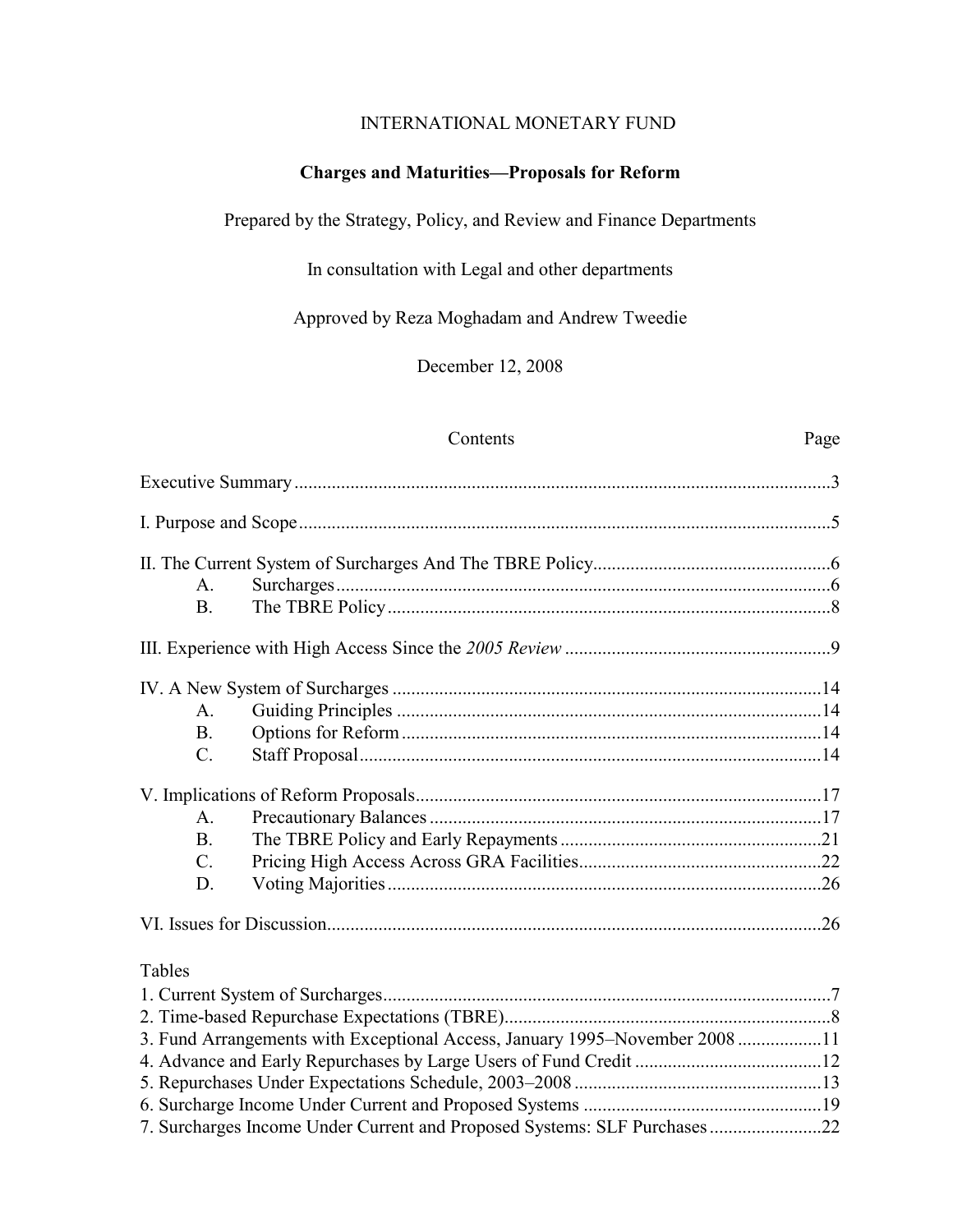# Figures

| 2. Spread Between Market Rates and Fund Cost of Borrowing: Adjusted EMBIG Spreads  9 |  |
|--------------------------------------------------------------------------------------|--|
|                                                                                      |  |
| 4. EMBIG Yield and Fund Cost of Borrowing: Brazil, and Turkey (1997–2008) 10         |  |
|                                                                                      |  |
|                                                                                      |  |
|                                                                                      |  |
|                                                                                      |  |
|                                                                                      |  |
| <b>Boxes</b>                                                                         |  |
|                                                                                      |  |
|                                                                                      |  |
|                                                                                      |  |
| Annexes                                                                              |  |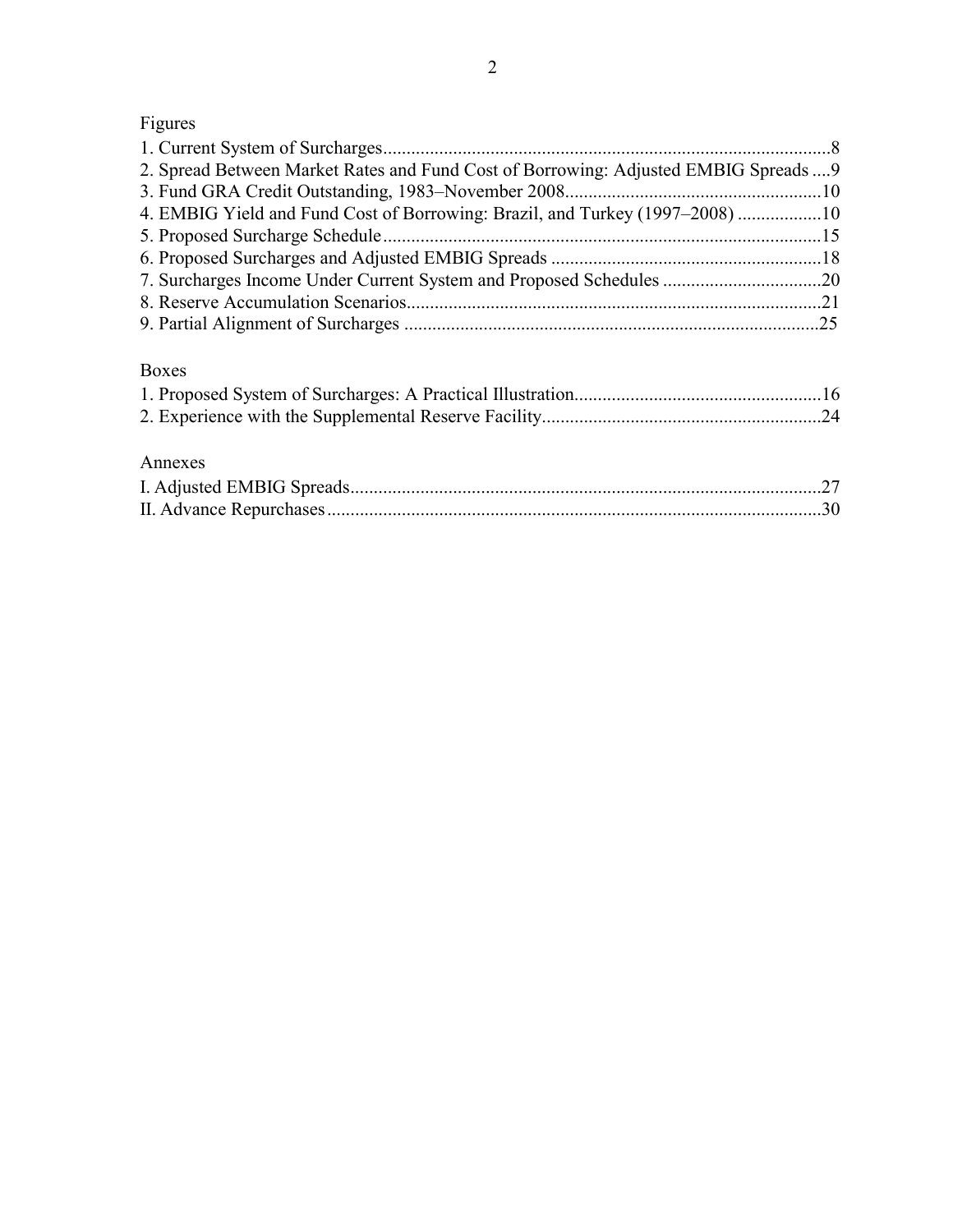#### **EXECUTIVE SUMMARY**

- <span id="page-2-0"></span>• *Scope*. This paper focuses on two key features of the financial terms and maturities of high access to the Fund's General Resources Account (GRA): surcharges and timebased repurchase expectations. Surcharges, which together with the adjusted rate of charge determine the cost of high access to Fund credit, currently vary across facilities and are linked to either the level of access or the duration of lending. The policy on repurchase expectations is an administrative mechanism that encourages accelerated repayment terms, effectively shortening loan maturities. Both policies on surcharges and repurchase expectations were introduced to mitigate credit risks and safeguard the revolving nature of Fund resources.
- **Experience**. A review of recent experience suggests that, all things considered, these policies have helped meet their stated objectives: surcharges have allowed a considerable build up of precautionary balances and, together with repurchase expectations, have contributed to early repayments—although, in some cases, factors such as the stigma of borrowing from the Fund have also been at play. The policies on surcharges and repurchase expectations are, however, very complex and difficult to understand, including because they vary across lending instruments.
- *Context*. A reform of these policies is long overdue—Directors called for comprehensive changes at the last review of charges and maturities in 2005 (*2005 Review*) and asked staff to make proposals for aligning surcharges across facilities and abolish the time-based repurchase expectations policy. They also asked staff to assess the usefulness of the Supplemental Reserve Facility (SRF) going forward. Since the *2005 Review*, the global financial landscape has changed dramatically, with demand for Fund resources dropping to historic lows, before resurging in recent months. The proposed modifications to the financial terms of high access lending by the Fund reflect these developments and are informed by the new income model and by the ongoing work on the role and adequacy of precautionary balances and access limits.
- *Reform aims*. This paper proposes a reform of surcharges aimed at simplifying the cost structure of high-access Fund lending and reducing the sources of misalignment of lending terms across facilities. It also proposes to replace the time-based repurchase expectations policy—a move that would lengthen loan maturities—with a price incentive (a time-based surcharge) to discourage prolonged use of Fund resources.
- *Reform proposal*. Specifically, for lending in the credit tranches and under the Shortterm Liquidity Facility (SLF), staff propose to remove the existing 100 basis point surcharge for access between 200 and 300 percent of quota. Credit outstanding above 300 percent of quota would continue to be subject to a surcharge of 200 basis points.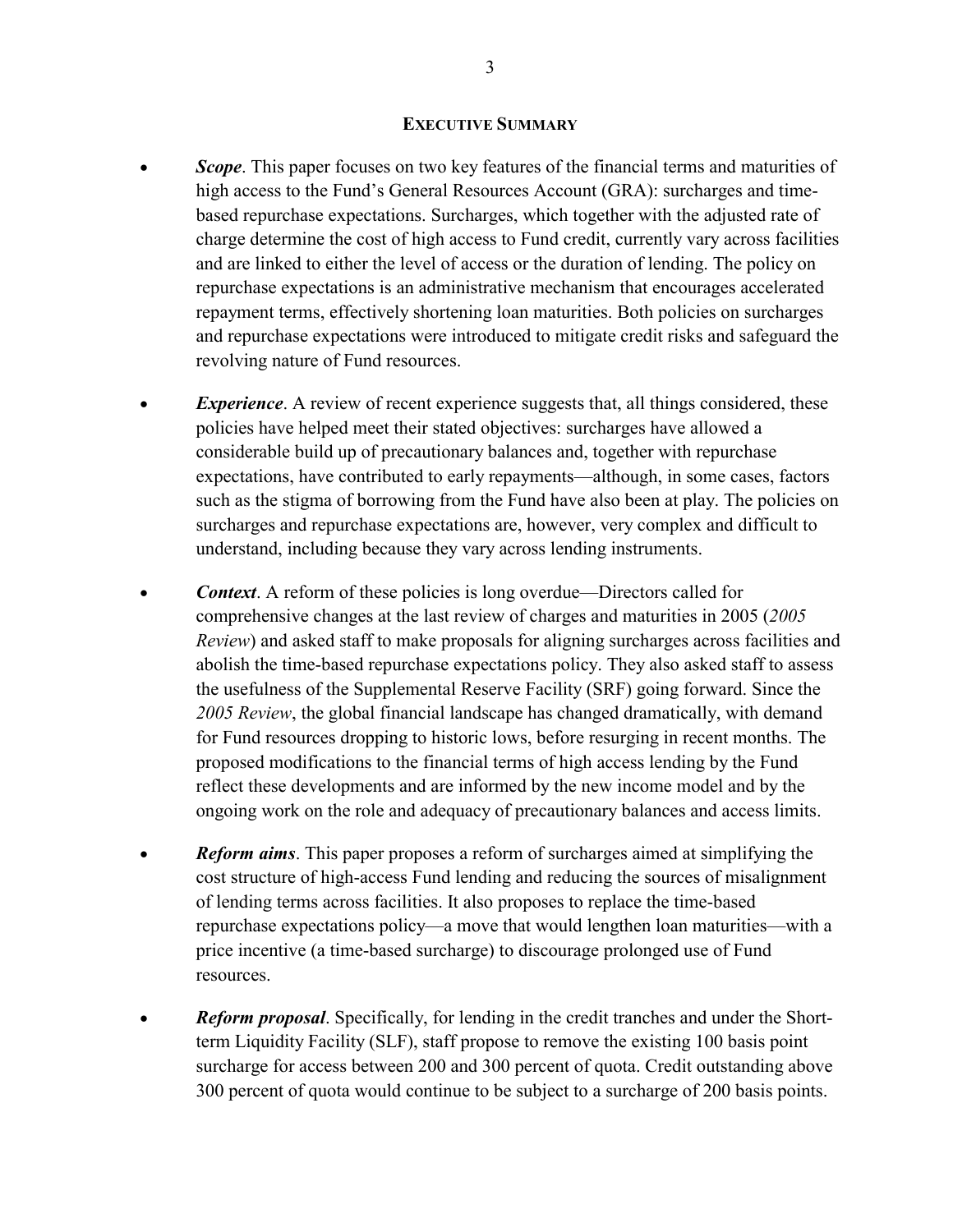An additional time-based surcharge of 100 basis points would be applied when credit outstanding remains above 300 percent of quota for more than three years.



**Proposed Reform of Surcharges** 

- *Cost of borrowing*. While the removal of the existing level-based surcharge at 200 percent of quota would tend to lower the cost of borrowing Fund resources, the introduction of a time-based surcharge would have the opposite effect (under the same repayment schedule). Staff simulations suggest that, for typical arrangements in the credit tranches, the proposed surcharge system would tend to lower borrowing costs when access is below 800 percent of quota.
- **Implications for GRA facilities**. Full alignment of the proposed surcharge schedule across all GRA facilities would make the SLF and the SRF much less expensive than at present (including because the time-based surcharge would never apply due to the short maturity of these instruments), and the Extended Fund Facility (EFF) more expensive for access levels well above 300 percent of quota. Alternatively, if the current surcharge structure for these facilities were to be maintained, demand for the SRF would likely remain low due to its very high cost and the EFF would lack a timebased incentive for early repayment.
- **Future of the SRF and the EFF.** Given that the SRF has not been seen as a useful instrument for members in recent years, including because of the lower frequency of the type of "V-shaped" crises that this instrument was originally envisaged to address, staff propose its elimination. As for the EFF, its rare use in recent years suggests that it may also be eliminated, or at least not used as a vehicle to provide high access to members with balance of payments difficulties.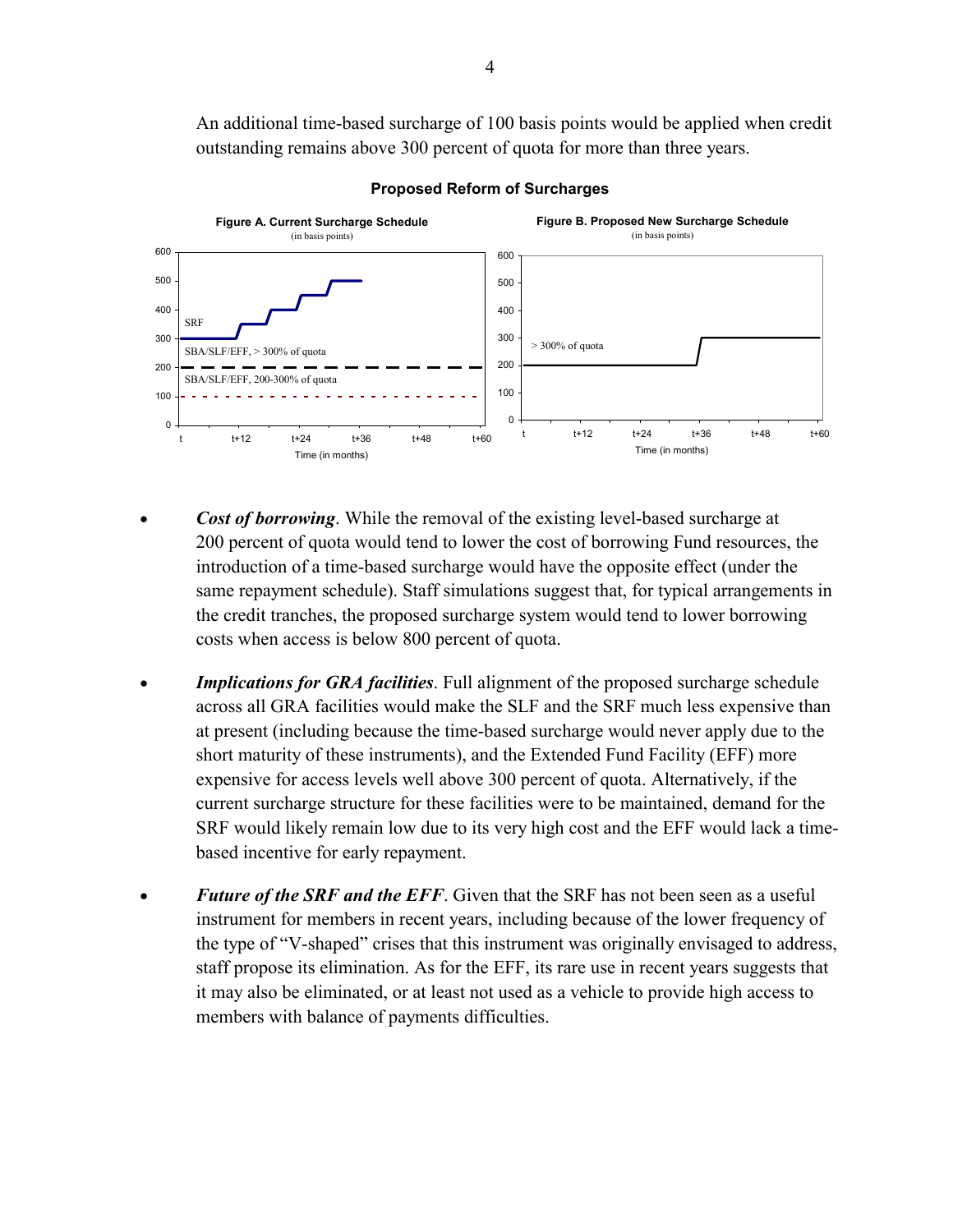### **I. PURPOSE AND SCOPE[1](#page-4-1)**

<span id="page-4-0"></span>1. **This paper is part of the ongoing review of the Fund's financing role, and addresses issues related to the terms of** *high access* **to the Fund's GRA**. [2](#page-4-2) The cost of high-access Fund credit has two main components: (i) the basic rate of charge (adjusted for burden sharing); and (ii) surcharges. The first component applies to all Fund credit from the GRA regardless of the level of access and will not be addressed in this paper.<sup>[3](#page-4-3)</sup> The paper resources and mitigate credit risks. focuses instead on the second component, the surcharges, which currently apply to (i) *high access* purchases in the credit tranches, and under the EFF and the SLF, and (ii) purchases under the SRF. The paper also covers the related policy on time-based repurchase expectations (TBRE)—an administrative mechanism to shorten the maturity of lending by encouraging early repayments. Both surcharges and the TBRE policy were introduced with the objective of increasing the Fund's capacity to safeguard the revolving nature of its

2. **The conclusions of the** *2005 Review* **inform this paper**. [4](#page-4-4) At that time, Directors asked staff to make proposals for aligning surcharges across facilities in the GRA, abolishing the TBRE policy, and assessing whether the SRF is still useful. This paper, which is related to the ongoing work on the Fund's precautionary balances, is also informed by the new income model principles and developments in members' use of GRA resources subject to surcharges since the 200[5](#page-4-5) Review.<sup>5</sup>

### 3. **The paper proposes a new system of surcharges and the abolishment of the**

**TBRE policy**. It also assesses the scope for aligning surcharges across existing GRA facilities and, in doing so, it touches on the usefulness of the SRF and the EFF and whether they should be eliminated. The rest of the paper is organized as follows: Section II provides background on the policies on surcharges and TBRE; Section III discusses developments in Fund lending since the *2005 Review* that have a bearing on the surcharges and the TBRE policies; Section IV proposes a new system of surcharges; and Section V examines the implications of the proposed system and of abolishing of the TBRE policy on the evolution of

<span id="page-4-1"></span> $\overline{a}$ <sup>1</sup> Paper prepared by a staff team consisting of Messrs. Savastano, Rossi, Perrelli, and Lam (all FIN); and Messrs. Giorgianni and Arvanitis, and Mmes. Gust and Barkbu (all SPR).

<span id="page-4-2"></span> $2^2$  For the purpose of this paper, access is defined to be "high" if it exceeds the thresholds that trigger surcharges. These thresholds are different from the normal access limits that trigger "exceptional" access.

<span id="page-4-3"></span> $3 \text{ In } 2008$ , the Board broadly supported a new framework for setting the basic rate of charge and agreed on an initial margin over the SDR rate of 100 basis points, see *[IMF Executive Board Reviews Fund's Income Position](http://www.imf.org/external/np/sec/pr/2008/pr08160.htm)  [and Sets Lending Rate for FY2009](http://www.imf.org/external/np/sec/pr/2008/pr08160.htm)*, July 3, 2008.

<span id="page-4-4"></span><sup>4</sup> See *[IMF Executive Board Has Preliminary Discussion on Charges and Maturities](http://www.imf.org/external/np/sec/pn/2005/pn05101.htm)*, August 1, 2005.

<span id="page-4-5"></span><sup>5</sup> See *[IMF Board Reviews the Fund's Financing Role](http://www.imf.org/external/np/sec/pn/2008/pn08131.htm)*, October 9, 2008.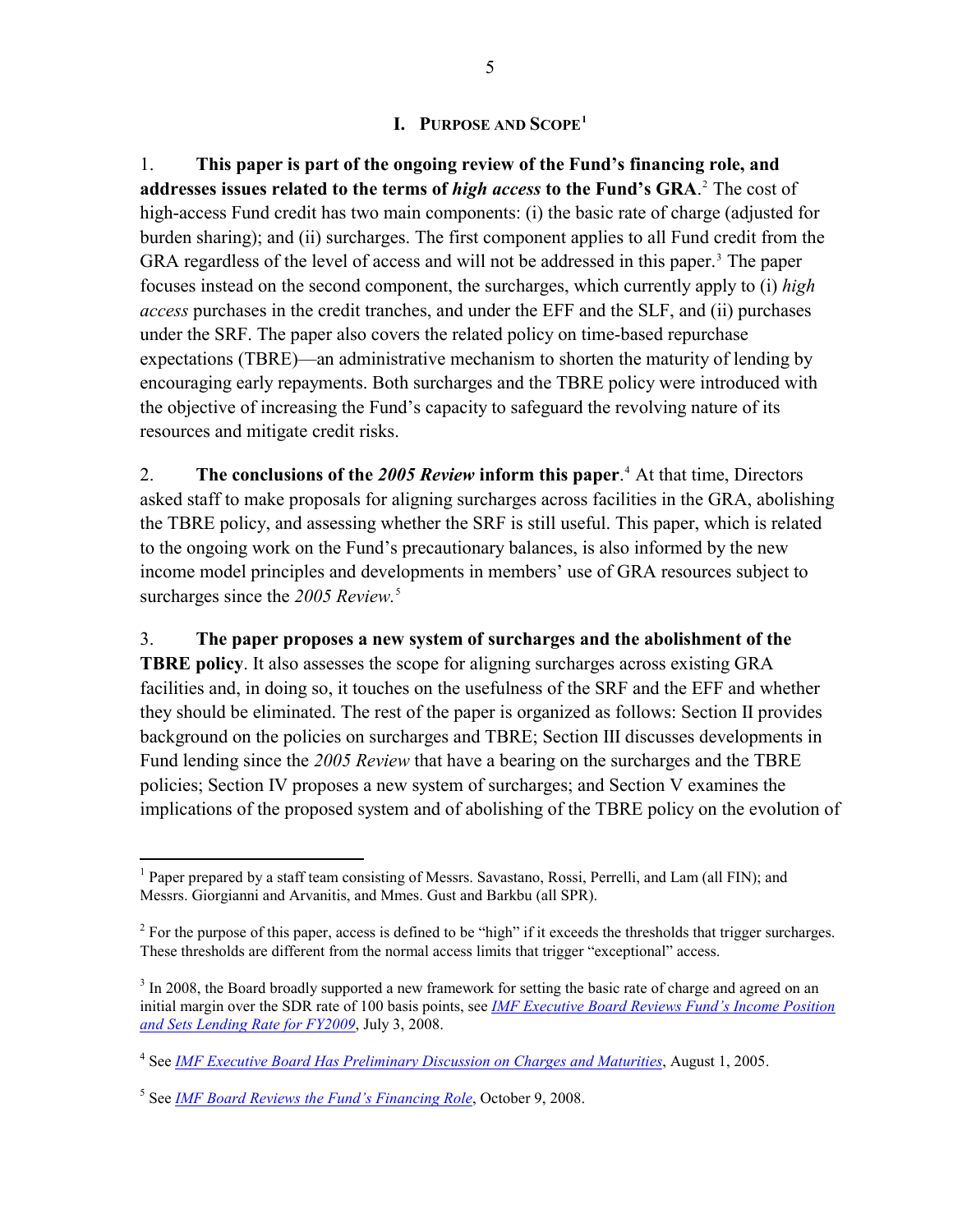<span id="page-5-0"></span>precautionary balances and on the alignment of surcharges across GRA facilities. Section VI presents issues for discussion.

### **II. THE CURRENT SYSTEM OF SURCHARGES AND THE TBRE POLICY**

### **A. Surcharges**

4. **Surcharges were introduced in three separate instances (in 1997 for the SRF, in 2000 for the credit tranches and the EFF, and in 2008 for the SLF) to increase the Fund's capacity to safeguard the revolving nature of its resources and mitigate credit risk**. To this end, they provide price incentives to help moderate large and/or prolonged use of Fund resources by members, and encourage them to repay the Fund as soon as their external financing conditions start to normalize. In addition, surcharges help mitigate credit risk by generating income to build the Fund's precautionary balances.

# 5. **The current system of surcharges contains both time- and level-based elements**.

- *Time-based surcharges* apply to all purchases under the SRF, which was introduced in 1997 to help members overcome "V-shaped" capital account crises entailing very large, short-term financing needs that reverse quickly. Its time-based surcharges aim to progressively reduce the gap between the cost of borrowing from the Fund and from international capital markets, thus providing incentives for quick repurchases.
- *Level-based surcharges* apply to high levels of access in the credit tranches, and under the EFF and the SLF.<sup>[6](#page-5-1)</sup> Surcharges for purchases in the credit tranches and under the EFF were introduced in the context of the *2000 Review of Fund Facilities* mainly to discourage large use of Fund resources and help build precautionary balances.<sup>[7](#page-5-2)</sup> In October 2008, the same level-based surcharges were introduced for the SLF.

# 6. **As noted at the** *2005 Review***, the co-existence of two separate (i.e., level-based and time-based) surcharges has resulted in a cumbersome structure that has been a source of confusion for members** (Table 1).

1

<span id="page-5-1"></span><sup>&</sup>lt;sup>6</sup> Purchases under the Compensatory Financing Facility (CFF) and the special policy on emergency assistance are, and are proposed to remain, exempt from surcharges for the reasons given at the conclusion of the *2000 Review of Fund Facilities*. See *[IMF Board Completes Review of Fund Financial Facilities](http://www.imf.org/external/np/sec/pn/2000/pn00101.htm)*, November 30, 2000

<span id="page-5-2"></span><sup>7</sup> A summary of the decisions concerning surcharges and the TBRE policy during the *2000 Review of Facilities* can be found at [http://www.imf.org/external/np/pdr/fac/2000/02/decis.htm.](http://www.imf.org/external/np/pdr/fac/2000/02/decis.htm)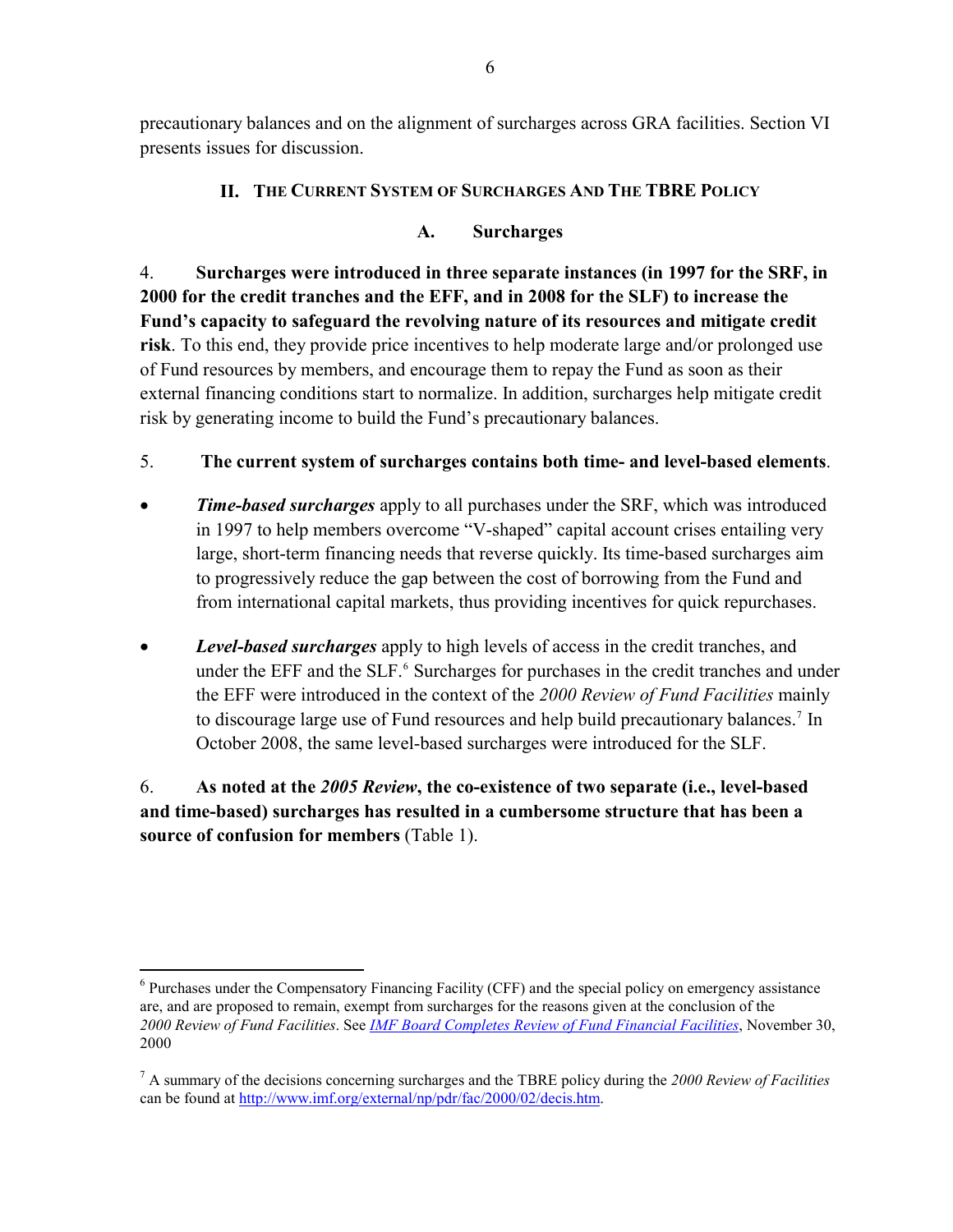<span id="page-6-0"></span>

|                                                              | Credit tranches, EFF, and SLF                                                                                         | <b>SRF</b>                                                                                                                                                                                            |
|--------------------------------------------------------------|-----------------------------------------------------------------------------------------------------------------------|-------------------------------------------------------------------------------------------------------------------------------------------------------------------------------------------------------|
| Model                                                        | Level based                                                                                                           | Time based                                                                                                                                                                                            |
| Description                                                  | Surcharge is 100 bps for credit<br>over 200 percent of quota, and<br>200 bps for credit over 300<br>percent of quota. | Surcharge is 300 bps during the first<br>year from the date of the first purchase.<br>rising by 50 bps at the end of the first<br>year, and every six months thereafter,<br>up to maximum of 500 bps. |
| Access thresholds (In percent of quota) 1/                   | 200 and 300                                                                                                           | None                                                                                                                                                                                                  |
| Base                                                         | Outstanding credit 2/                                                                                                 | Outstanding SRF credit                                                                                                                                                                                |
| Number of tiers/steps                                        | $\overline{2}$                                                                                                        | 5                                                                                                                                                                                                     |
| Surcharges (In basis points)                                 |                                                                                                                       |                                                                                                                                                                                                       |
| First tier, credit outstanding between 200 and 300% of guota | 100                                                                                                                   |                                                                                                                                                                                                       |
| Second tier, credit outstanding above 300% of quota          | 200                                                                                                                   |                                                                                                                                                                                                       |
| First step, during 1st year from date of 1st purchase        |                                                                                                                       | 300                                                                                                                                                                                                   |
| Second step, 12 months from date of 1st purchase             |                                                                                                                       | 350                                                                                                                                                                                                   |
| Third step, 18 months from date of 1st purchase              |                                                                                                                       | 400                                                                                                                                                                                                   |
| Fourth step, 24 months from date of 1st purchase             |                                                                                                                       | 450                                                                                                                                                                                                   |
| Fifth step, 30 months from date of 1st purchase              |                                                                                                                       | 500                                                                                                                                                                                                   |
| Source: Finance Department IMF                               |                                                                                                                       |                                                                                                                                                                                                       |

#### **Table 1. Current System of Surcharges**

1/ Access limits under the credit tranches and the EFF are 100 percent (annual) and 300 percent (cumulative) of quota.

1

Arrangements under the SRF can only be approved with a high access SBA or arrangement under the EFF.

2/ For credit tranches and EFF the base is total GRA credit outstanding; for SLF the base is solely SLF credit outstanding.

### • **First, the base and the thresholds for the application of surcharges are different**.

- o For the credit tranches and the EFF, the base for surcharges is the member's total outstanding credit in the credit tranches and under the EFF, and surcharges start to apply after such outstanding credit exceeds 200 percent of the member's quota.
- o For the SLF, the base for surcharges is the member's outstanding credit as a result of purchases under the SLF, and surcharges start to apply on the balance of such outstanding credit above 200 percent of the member's quota.
- o For the SRF, surcharges depend on the time lapsed since the first SRF purchase, and the base for surcharges is solely the SRF credit outstanding.<sup>[8](#page-6-1)</sup>
- **Second, the size of surcharges and the number of tiers or steps vary across facilities**. High access in the credit tranches and under the EFF and the SLF is subject to two tiers of (level-based) surcharges, while SRF purchases are subject to five (time-based) surcharge steps (Figure 1).

<span id="page-6-1"></span><sup>&</sup>lt;sup>8</sup> Financing under the SRF is made available to members under a Stand-By Arrangement (SBA) or an EFF. Since access in the credit tranches is available for all types of balance of payments problems, members have the right to make full use of access in the credit tranches before using SRF credit.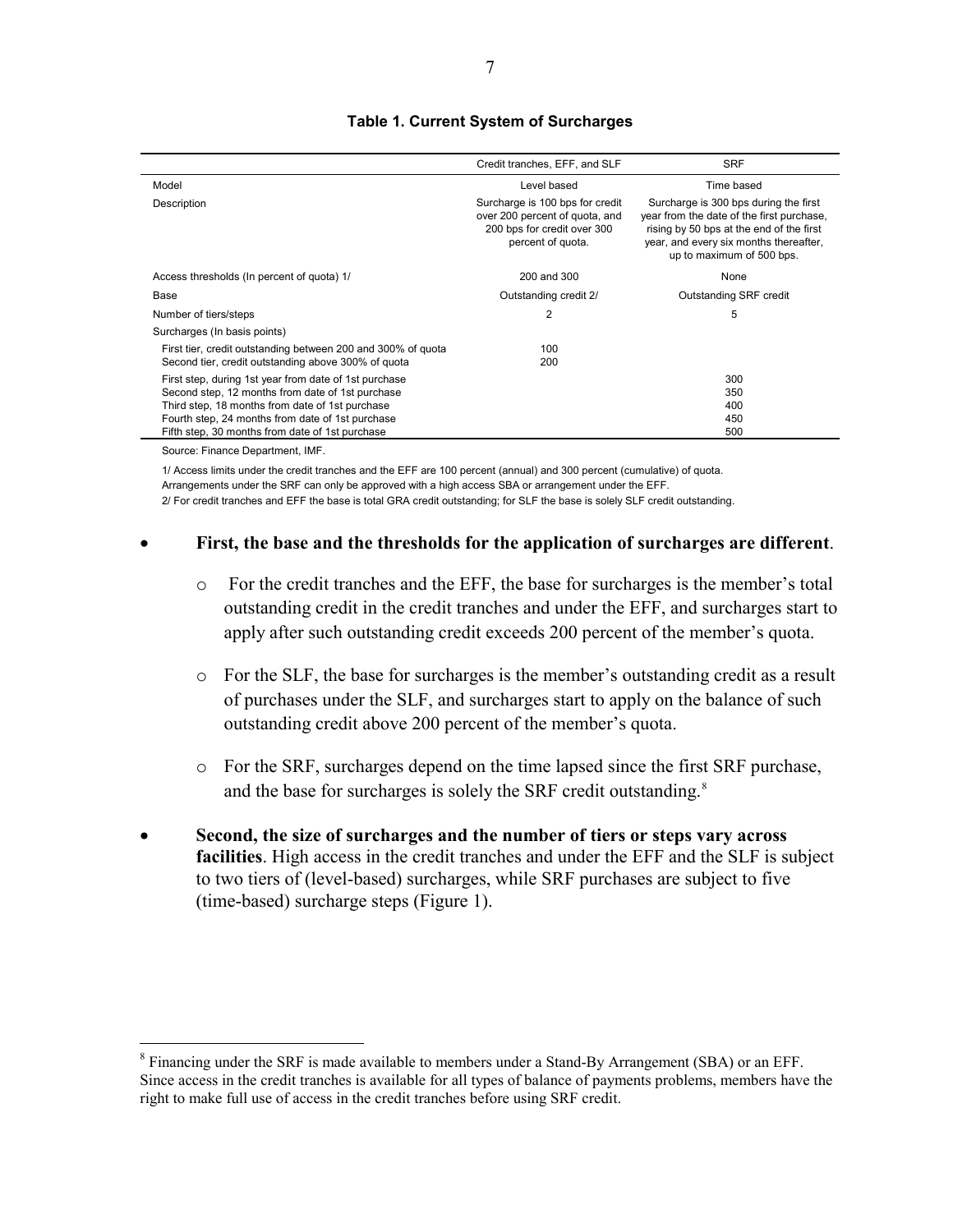<span id="page-7-0"></span>



7. **The TBRE policy was introduced along with surcharges as an additional tool to encourage early repayment**.<sup>[9](#page-7-1)</sup> Under the TBRE policy, members (including those under high-access arrangements) are expected to adhere to the repurchase expectations schedule, which is shorter than the repurchase obligations schedule, and may request an extension of repurchases to the obligations schedule at any time. The TBRE policy for purchases under the SRF is slightly more stringent than that applicable to purchases in the credit tranches and under the EFF (Table 2). For arrangements in the credit tranches and under the EFF, the Board may grant a request to extend repurchases from the expectations to the obligations schedule if it considers that the member's external position is not sufficiently strong for it to repay early without undue hardship or risk; in the case of the SRF, the member also has to be taking actions to strengthen its balance of payments.

8. **The TBRE policy was introduced mainly because the Fund's general policy on early repurchases had not been effective**. The Articles provide for an early repurchase

|                             | <b>Credit tranches</b> | EFF            | <b>SRF</b>    | <b>SLF</b>          |
|-----------------------------|------------------------|----------------|---------------|---------------------|
| Repayment period (in years) |                        |                |               |                     |
| <b>Expectations basis</b>   | $21/4 - 4$             | $41/2 - 7$     | $2 - 21/2$    | n.a.                |
| Obligation basis 1/2/       | $31/4 - 5$             | $41/2 - 10$    | $21/2 - 3$    | 3.6. or 9 months    |
| Installments                |                        |                |               |                     |
| <b>Expectations basis</b>   | 8 quarterly            | 6 semi-annual  | 2 semi-annual | n.a.                |
| Obligation basis 1/2/       | 8 quarterly            | 12 semi-annual | 2 semi-annual | 1 (full repurchase) |

**Table 2. Time-based Repurchase Expectations** 

1/ For the credit tranches and the EFF, a member whose external position has not improved sufficiently to meet the expectations schedule without undue hardship or risk can request an extension to the obligation schedule. 2/ For the SRF, extensions can only be provided if: (i) the member is unable to meet the repurchase expectations without undue hardship; and (ii) the member is taking actions to strengthen its balance of payments.

<span id="page-7-1"></span><sup>9</sup> The concept of two separate schedules of repurchases was introduced with the creation of the SRF in 1997. In November 2000, a similar concept was introduced for purchases in the credit tranches and under the EFF and the CFF. The TBRE policy does not apply to the SLF.

 $\overline{a}$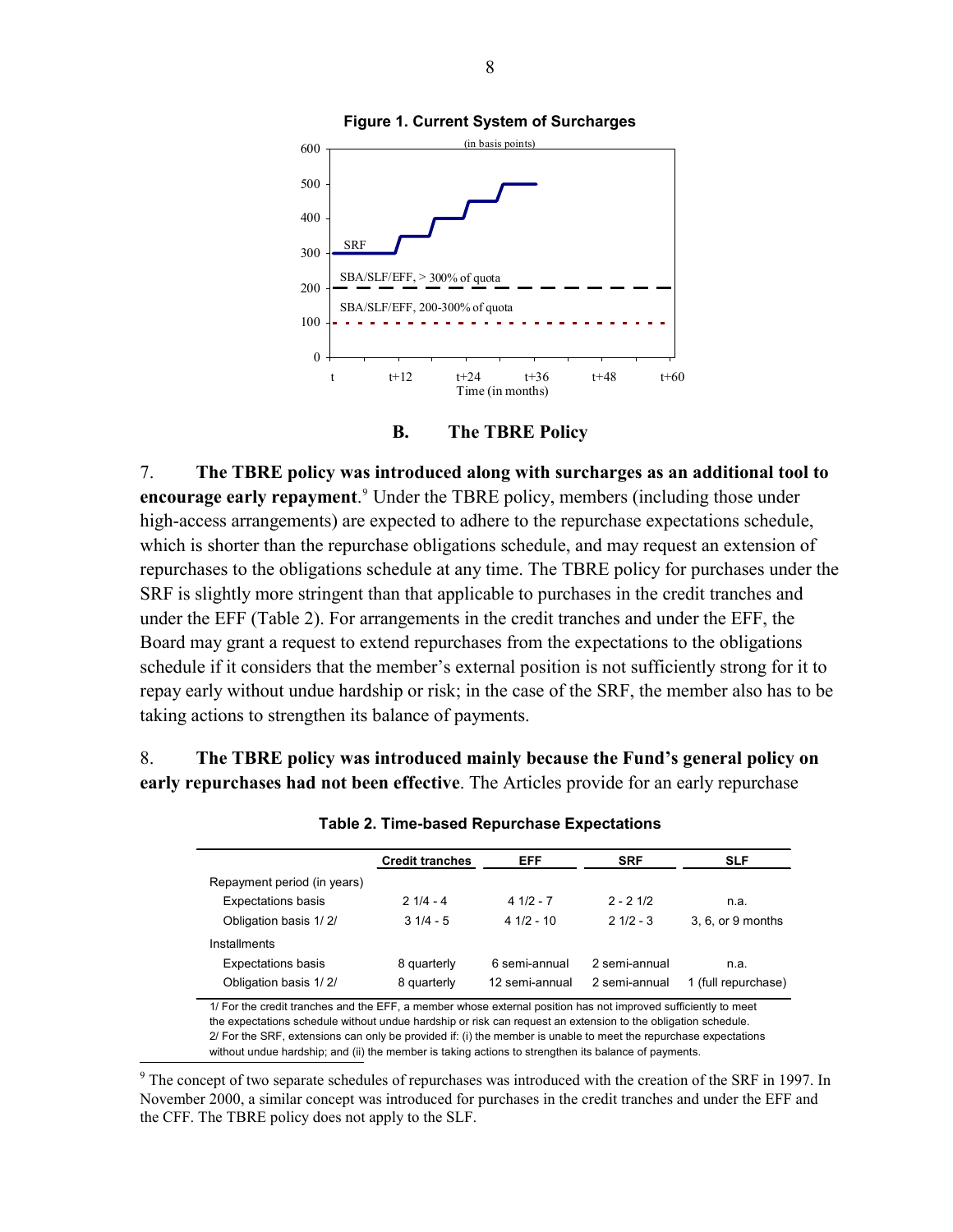<span id="page-8-0"></span>policy under Article V, Section 7(b). Guidelines for early repurchases were established in 1978 and took their current form in February 2001, but had not elicited significant early repurchases. It was concluded that the main reason for this outcome was that the initiative to request early repurchases rest with the Fund, which put the burden of proof so high that, in practice, the policy was applied only rarely.[10](#page-8-0)

### **III. EXPERIENCE WITH HIGH ACCESS SINCE THE** *2005 REVIEW*

9. **Demand for Fund arrangements, including those with high access, declined shortly after the** *2005 Review*. Accordingly, concerns about prolonged use and the need to strengthen safeguards on the revolving nature of the Fund's resources diminished somewhat. From 2005 until mid-2008, the external environment was extremely benign, global liquidity was plentiful, and borrowing terms for emerging market countries were very favorable (Figure 2). Against this background, the demand for Fund credit fell to historical lows and the cost differential between borrowing from the market and the Fund narrowed substantially (Figures 3–4). During those years, there were only three requests for arrangements involving exceptional access: Uruguay and Turkey in mid-2005 and Liberia in early 2008, and no member used SRF resources (Table 3).<sup>[11](#page-8-0)</sup>



**Figure 2. Spread Between Market Rates and Fund Cost of Borrowing:**

Source: J.P. Morgan, Bloomberg, and Finance Department 1/ Exceptional access cases are listed in Table 3. The adjusted EMBIG spreads are defined as the EMBIG yields net of the adjusted rate of charge. The solid line is the median for all exceptional access cases since 1995 (including under the SRF), subject to data availability.

10 See *[Guidelines for Early Repurchase](http://www.imf.org/external/pubs/ft/sd/index.asp?decision=6172-(79/101))*, February 9, 2001.

 $\overline{a}$ 

 $11$  The 2008 EFF arrangement for Liberia is different from the other arrangements involving exceptional access in Table 3, in that exceptional access was granted in the context of Liberia's clearance of arrears to the Fund.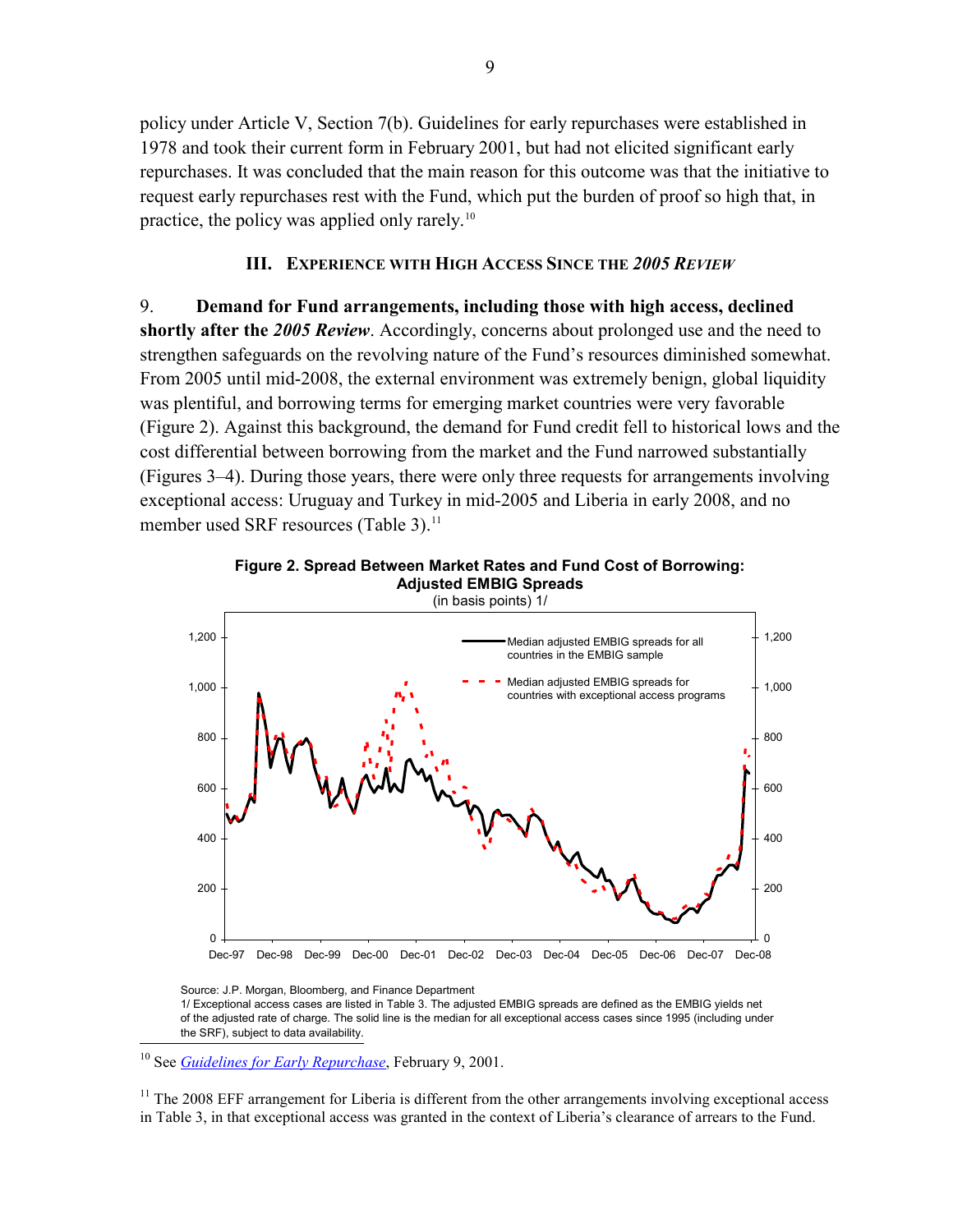<span id="page-9-0"></span>

**Figure 3. Fund GRA Credit Outstanding, 1983–November 2008 1/**  (In billions of SDRs, end of period)

1/ Includes the initial purchase of the November 2008 arrangements with Hungary, Iceland, Pakistan, and Ukraine.

**Figure 4. EMBIG Yield and Fund Cost of Borrowing: Brazil and Turkey (1997–2008) 1/**  (in percent)



1/ Marginal cost under credit tranches is the adjusted rate of charge plus the highest applicable level-based surcharges. Marginal cost under SRF is the adjusted rate of charge plus the highest applicable SRF surcharges.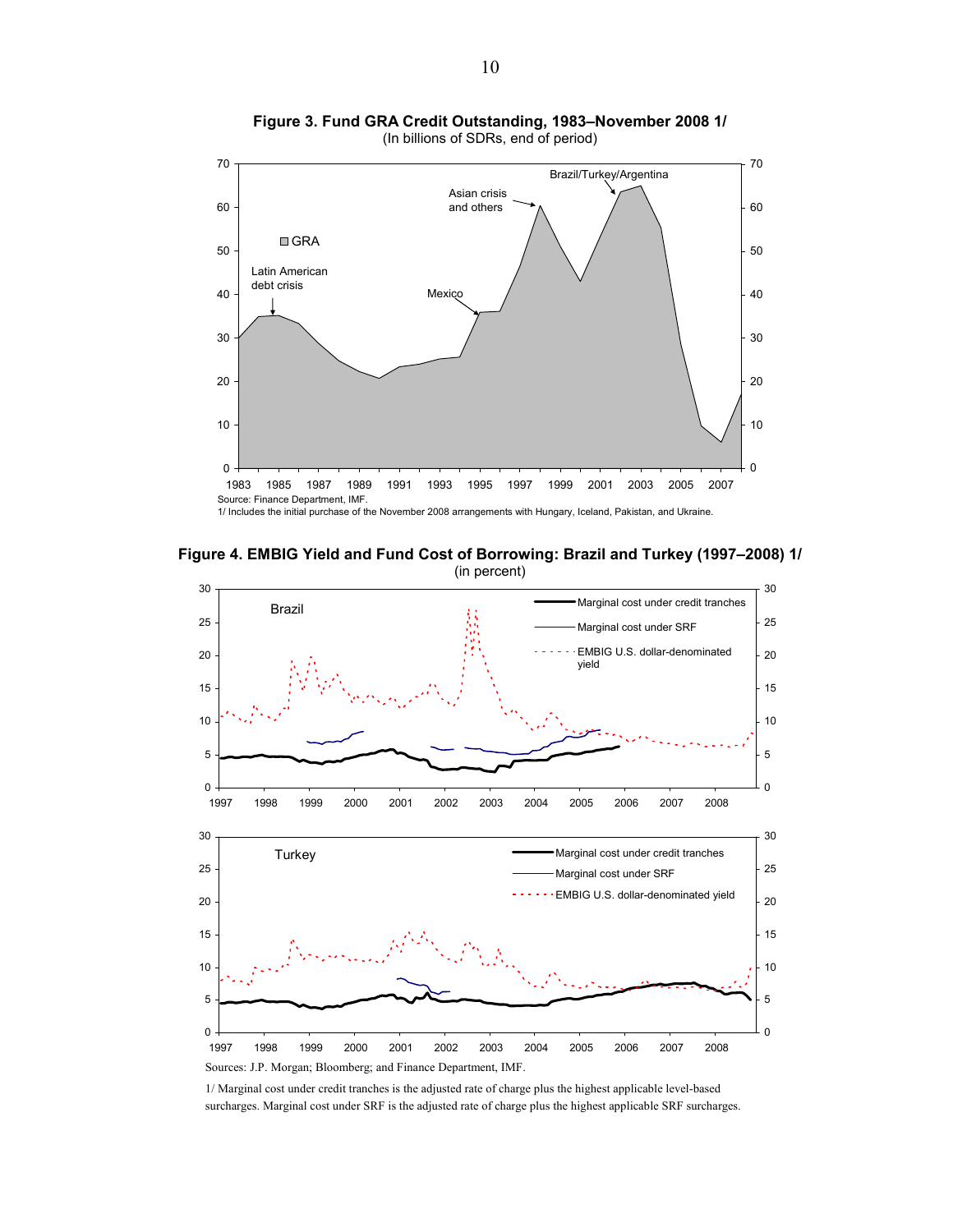|                                                                                         |            |                        | <b>GRA Credit</b>                |                    | <b>Total Arrangement Amounts</b> |                    |                        |  |
|-----------------------------------------------------------------------------------------|------------|------------------------|----------------------------------|--------------------|----------------------------------|--------------------|------------------------|--|
|                                                                                         |            |                        | Outstanding Prior to             |                    | Under All Facilities             |                    | Of which: under SRF    |  |
|                                                                                         |            |                        | Approval of                      |                    |                                  |                    |                        |  |
|                                                                                         | Date       | Type of<br>Arrangement | Programs, in percent<br>of quota | in SDR<br>millions | in percent<br>of quota           | in SDR<br>millions | in percent<br>of quota |  |
|                                                                                         |            |                        |                                  |                    |                                  |                    |                        |  |
| A. Not subject to surcharges                                                            |            |                        |                                  |                    |                                  |                    |                        |  |
| 1 Mexico                                                                                | 2/1/1995   | SBA                    | 149                              | 12,070             | 688                              |                    |                        |  |
| 2 Russia I                                                                              | 3/26/1996  | EFF                    | 166                              | 6,901              | 160                              |                    |                        |  |
| 3 Thailand                                                                              | 8/20/1997  | <b>SBA</b>             |                                  | 2,900              | 505                              |                    |                        |  |
| 4 Indonesia I                                                                           | 11/5/1997  | <b>SBA</b>             | $\overline{a}$                   | 7,338              | 490                              |                    |                        |  |
| 5 Indonesia II                                                                          | 7/15/1998  | <b>SBA</b>             | 196                              | 8,338              | 557                              |                    |                        |  |
| 6 Indonesia III                                                                         | 8/25/1998  | EFF                    | 245                              | 4,669              | 312                              |                    |                        |  |
| 7 Indonesia IV                                                                          | 3/25/1999  | EFF                    | 310                              | 5,383              | 259                              |                    |                        |  |
| 8 Turkey I                                                                              | 12/22/1999 | <b>SBA</b>             | 46                               | 2,892              | 300                              |                    |                        |  |
| 9 Indonesia V                                                                           | 2/4/2000   | EFF                    | 359                              | 3,638              | 175                              |                    |                        |  |
| B. Subject to surcharges                                                                |            |                        |                                  |                    |                                  |                    |                        |  |
| B1. SRF cases                                                                           |            |                        |                                  |                    |                                  |                    |                        |  |
| 1 Korea 2/                                                                              | 12/4/1997  | <b>SBA</b>             |                                  | 15,500             | 1,938                            | 9,950              | 1,244                  |  |
| 2 Russia II 3/                                                                          | 7/20/1998  | EFF                    | 248                              | 15,363             | 356                              | 3,993              | 93                     |  |
| 3 Brazil I                                                                              | 12/2/1998  | <b>SBA</b>             |                                  | 13,025             | 600                              | 9,117              | 420                    |  |
| 4 Turkey II                                                                             | 12/21/2000 | <b>SBA</b>             | 107                              | 8,676              | 900                              | 5,784              | 600                    |  |
| 5 Argentina I                                                                           | 1/12/2001  | <b>SBA</b>             | 183                              | 10,586             | 500                              | 2,117              | 100                    |  |
| 6 Argentina II                                                                          | 9/7/2001   | <b>SBA</b>             | 307                              | 16,936             | 800                              | 6,087              | 288                    |  |
| 7 Brazil II 4/                                                                          | 9/14/2001  | <b>SBA</b>             | 97                               | 12,144             | 400                              | 9,951              | 328                    |  |
|                                                                                         | 6/25/2002  | <b>SBA</b>             | 122                              | 1,752              | 572                              | 386                | 126                    |  |
| 8 Uruguay I                                                                             |            |                        |                                  |                    |                                  |                    | 42                     |  |
| 9 Uruguay II 5/                                                                         | 8/8/2002   | <b>SBA</b>             | 243                              | 2,128              | 694                              | 129                |                        |  |
| 10 Brazil III                                                                           | 9/6/2002   | <b>SBA</b>             | 359                              | 22,821             | 752                              | 7,610              | 251                    |  |
| B2. Non-SRF cases                                                                       |            |                        |                                  |                    |                                  |                    |                        |  |
| 1 Turkey III                                                                            | 5/15/2001  | <b>SBA</b>             | 445                              | 15,038             | 1,560                            |                    |                        |  |
| 2 Turkey IV                                                                             | 2/4/2002   | <b>SBA</b>             | 1165                             | 12,821             | 1,330                            |                    |                        |  |
| 3 Argentina III                                                                         | 1/24/2003  | <b>SBA</b>             | 498                              | 2,175              | 103                              |                    |                        |  |
| 4 Argentina IV                                                                          | 9/20/2003  | <b>SBA</b>             | 517                              | 8,981              | 424                              |                    |                        |  |
| 5 Brazil IV 6/                                                                          | 12/12/2003 | <b>SBA</b>             | 769                              | 27,375             | 902                              |                    |                        |  |
| 6 Turkey V                                                                              | 5/11/2005  | <b>SBA</b>             | 1357                             | 6,662              | 691                              |                    |                        |  |
| 7 Uruguay III                                                                           | 6/8/2005   | <b>SBA</b>             | 534                              | 766                | 250                              |                    |                        |  |
| 8 Liberia 7/                                                                            | 3/14/2008  | EFF                    | 155                              | 343                | 265                              |                    |                        |  |
| 9 Georgia 8/                                                                            | 9/15/2008  | <b>SBA</b>             | L.                               | 477                | 317                              |                    |                        |  |
| 10 Ukraine                                                                              | 11/5/2008  | <b>SBA</b>             | 5                                | 11,000             | 802                              |                    |                        |  |
| 11 Hungary                                                                              | 11/6/2008  | <b>SBA</b>             | L,                               | 10,500             | 1,015                            |                    |                        |  |
| 12 Iceland                                                                              | 11/19/2008 | <b>SBA</b>             | $\overline{a}$                   | 1,400              | 1,190                            |                    |                        |  |
| 13 Pakistan 8/                                                                          | 11/24/2008 | <b>SBA</b>             | $\mathbf{1}$                     | 5,169              | 500                              |                    |                        |  |
|                                                                                         |            |                        |                                  |                    |                                  |                    |                        |  |
| Number of arrangements                                                                  |            |                        | 32                               |                    |                                  |                    |                        |  |
| Number of countries                                                                     |            |                        | 15                               |                    |                                  |                    |                        |  |
| Number of arrangements with surcharges<br>Number of countries that have paid surcharges |            |                        | 23<br>12                         |                    |                                  |                    |                        |  |
|                                                                                         |            |                        |                                  |                    |                                  |                    |                        |  |

#### <span id="page-10-0"></span>**Table 3. Fund Arrangements with Exceptional Access, January 1995–November 2008 1/**

Source: Finance Department, IMF.

1/ As of November 30, 2008. All arrangements were approved for amounts above annual and cumulative limits, with the exception of Russia's EFF in 1996 which exceeded only the annual limit and Indonesia's EFF in 2000 which exceeded only the cumulative limit. Arrangements cover new arrangements and extensions and augmentations of existing arrangements.

2/ Total amount approved on December 4, 1997 as an SBA. A portion was then converted to an SRF on December 18, 1997. 3/ EFF amount includes 50 percent of quota approved under the CCFF along with the augmentation.

4/ Brazil's 1998 SBA was cancelled and replaced with this arrangement.

5/ The SRF approved at the previous augmentation was cancelled and the SBA augmentation was increased by the equivalent to the undrawn amount.

6/ Arrangement turned precautionary from this point forward.

7/ Liberia's exceptional access arrangement was granted in the context of Liberia's clearance of arrears to the Fund. It excludes the credit outstanding and approved arrangement under PRGF trust.

8/ Excludes the credit outstanding to the PRGF trust.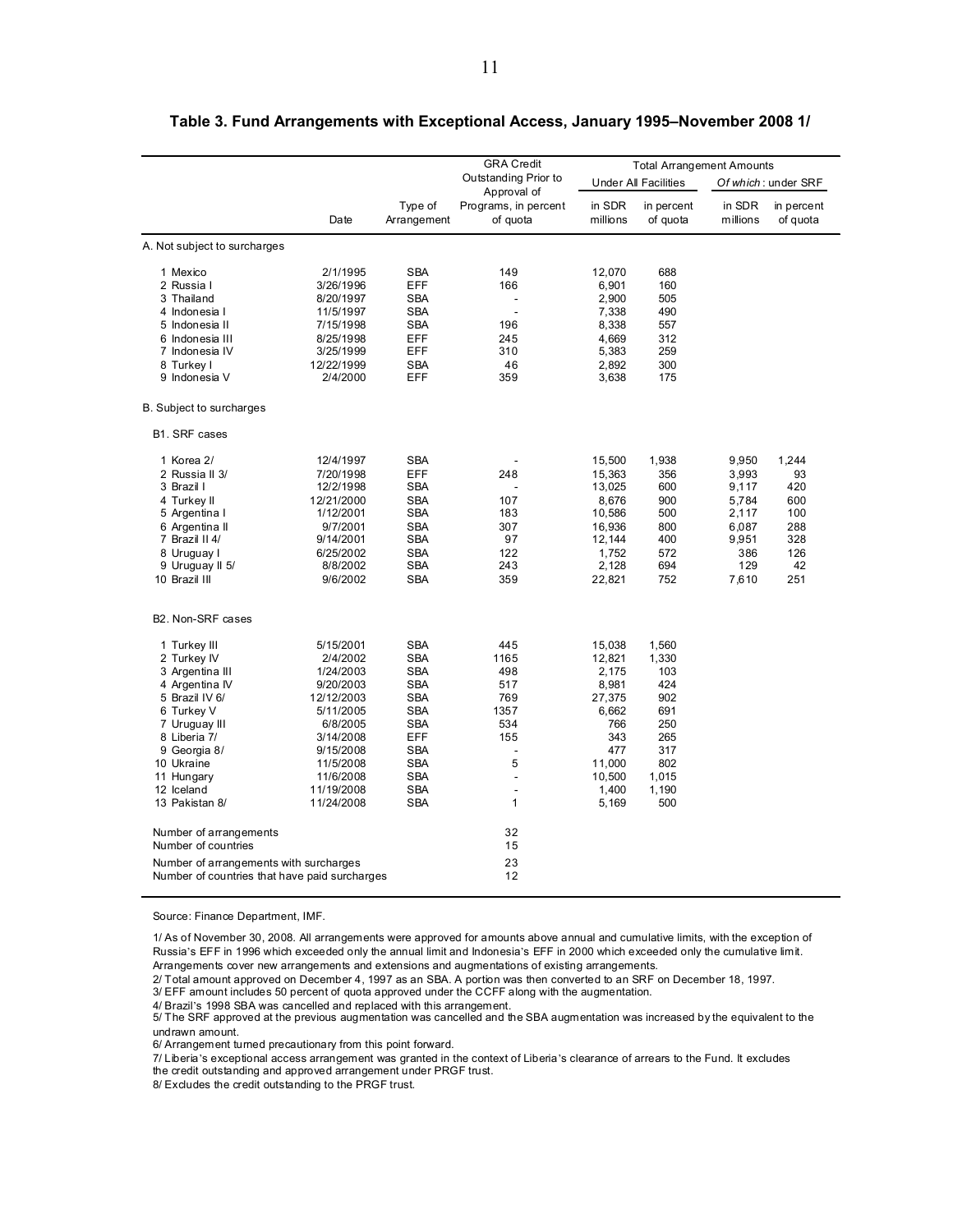<span id="page-11-0"></span>10. **Many members with high levels of outstanding Fund credit made large advance repurchases during this period** (Table 4). Key factors behind those large repurchases, aside from the benign global financial market conditions, included the incentives for early repayments embedded in the TBRE policy and in the surcharges. In some cases, factors other than global liquidity and cost differentials were at play—including stigma associated with borrowing from the Fund and a perceived positive signal from fully repaying the Fund—as some members decided to repay early all credit outstanding, including amounts not subject to surcharges.

|           | Years of<br>Advance/Early<br>Repurchases | Total<br>Advance/Early<br>Repurchases<br>(SDR million) | Fund credit<br>outstanding following<br>last advance<br>repurchase<br>(SDR million) |  |
|-----------|------------------------------------------|--------------------------------------------------------|-------------------------------------------------------------------------------------|--|
| Argentina | 2006                                     | 6.655                                                  |                                                                                     |  |
| Brazil    | 2000, 2002, 2005                         | 20.786                                                 |                                                                                     |  |
| Indonesia | 2006                                     | 4.704                                                  | 0                                                                                   |  |
| Korea     | 1999, 2001                               | 10,113                                                 |                                                                                     |  |
| Mexico    | 1996, 1997, 2000                         | 4,897                                                  | 0                                                                                   |  |
| Russia    | 1999, 2001, 2005                         | 4.413                                                  |                                                                                     |  |
| Thailand  | 2003                                     | 269                                                    | 0                                                                                   |  |
| Turkey    | 2002                                     | 4.483                                                  | 13.643                                                                              |  |
| Uruguay   | 2004, 2005, 2006                         | 2.304                                                  | O                                                                                   |  |

Source: See Annex II, Table 1.

1/ Advance repurchases are voluntary payments made by the member at least five days ahead of the date scheduled for repayment. Early repurchases are payment expectations that arise under the Fund's early repurchase policy.

11. **The recent turmoil in global financial markets has increased sharply the demand for Fund arrangements involving high access**. Since mid-2008, access to international capital markets has become more expensive and challenging for many members, and the global process of deleveraging has impacted particularly hard members that were heavily dependent on external financing or had other vulnerabilities. Against this backdrop, during September-November 2008, the Fund has approved arrangements involving exceptional access for five members (Georgia, Hungary, Iceland, Pakistan, and Ukraine) for total commitments of SDR 28 billion.

12. **Aside from the high access-arrangements listed in Table 4, the broader evidence on Fund repurchases shows the TBRE policy has contributed to shorten repayment periods**. From April 2005 to June 2007, about two-thirds of all repurchases to the Fund adhered to the expectations schedule (compared to a ratio of 44 percent in the previous two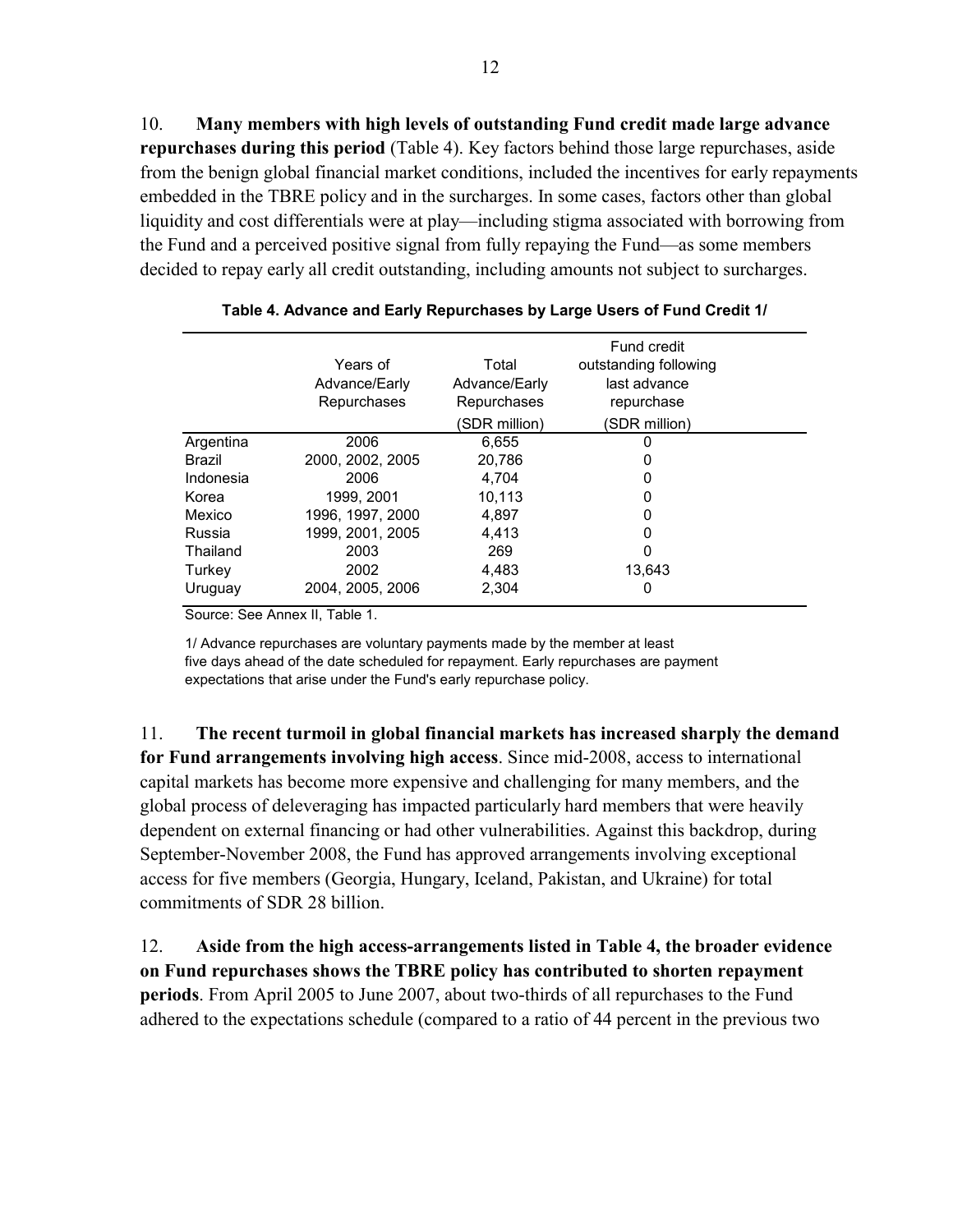<span id="page-12-0"></span>years). From July 2007 to November 2008, the ratio increased to 100 percent—although the number of countries with outstanding Fund credit was significantly lower (Table 5).<sup>12</sup>

|                             |               | in percent of |                 |
|-----------------------------|---------------|---------------|-----------------|
|                             | Total         | arising       | Number          |
|                             | (SDR million) | (percent)     | of countries 4/ |
| January 2003-March 2005     |               |               |                 |
| Arising repurchases 1/      | 15,883        |               | 14              |
| Extended repurchases 2/     | 8.886         | 55.9          |                 |
| Repurchases met 3/          | 6.997         | 44.1          |                 |
| <b>April 2005-June 2007</b> |               |               |                 |
| Arising repurchases 1/      | 13,847        |               | 18              |
| Extended repurchases 2/     | 4,757         | 34.4          |                 |
| Repurchases met 3/          | 9.090         | 65.6          |                 |
| July 2007-November 2008     |               |               |                 |
| Arising repurchases 1/      | 1,766         |               | 6               |
| Extended repurchases 2/     | $\Omega$      |               | ---             |
| Repurchases met 3/          | 1,766         | 100.0         |                 |

#### **Table 5. Repurchases Under Expectations Schedule, 2003–2008**

Source: See Annex II, Table 2.

 $\overline{a}$ 

1/ Total repurchases under the expectations schedule (as of the beginning of the period) falling due within the period. Total repurchases during the period could be higher owing to the repurchases under the obligation basis.

2/ Value of repurchases switched from expectations to obligation schedule during the period. 3/ Repurchase made under the expectations schedule, excluding any repurchase made of amounts arising in subsequent periods (i.e., excluding advance repurchases). 4/ Countries with repurchases arising during the period.

13. **Notwithstanding this favorable record, the co-existence of two different repurchase schedules has created confusion and, in some cases, caused difficulties in policy implementation**. Already during the *2005 Review*, it was noted that a lack of understanding of the TBRE policy had led some market participants and the media to view extensions as a de facto rescheduling of Fund credit; the differences in the repurchase expectations policy for the SRF and the credit tranches compounded the confusion. Within the Fund, the Executive Board has often raised questions about the appropriate benchmark against which to assess the strength of a member's balance of payments position in response to the member's request to a switch to the obligations schedule. This has been particularly problematic in follow-up arrangements.

<sup>&</sup>lt;sup>12</sup> Experience with repurchases under the SRF since the 2005 Review was limited, as only one member (Brazil) had repurchases under the SRF falling due. Brazil repurchased all amounts due in July 2005, ahead of the expectations schedule.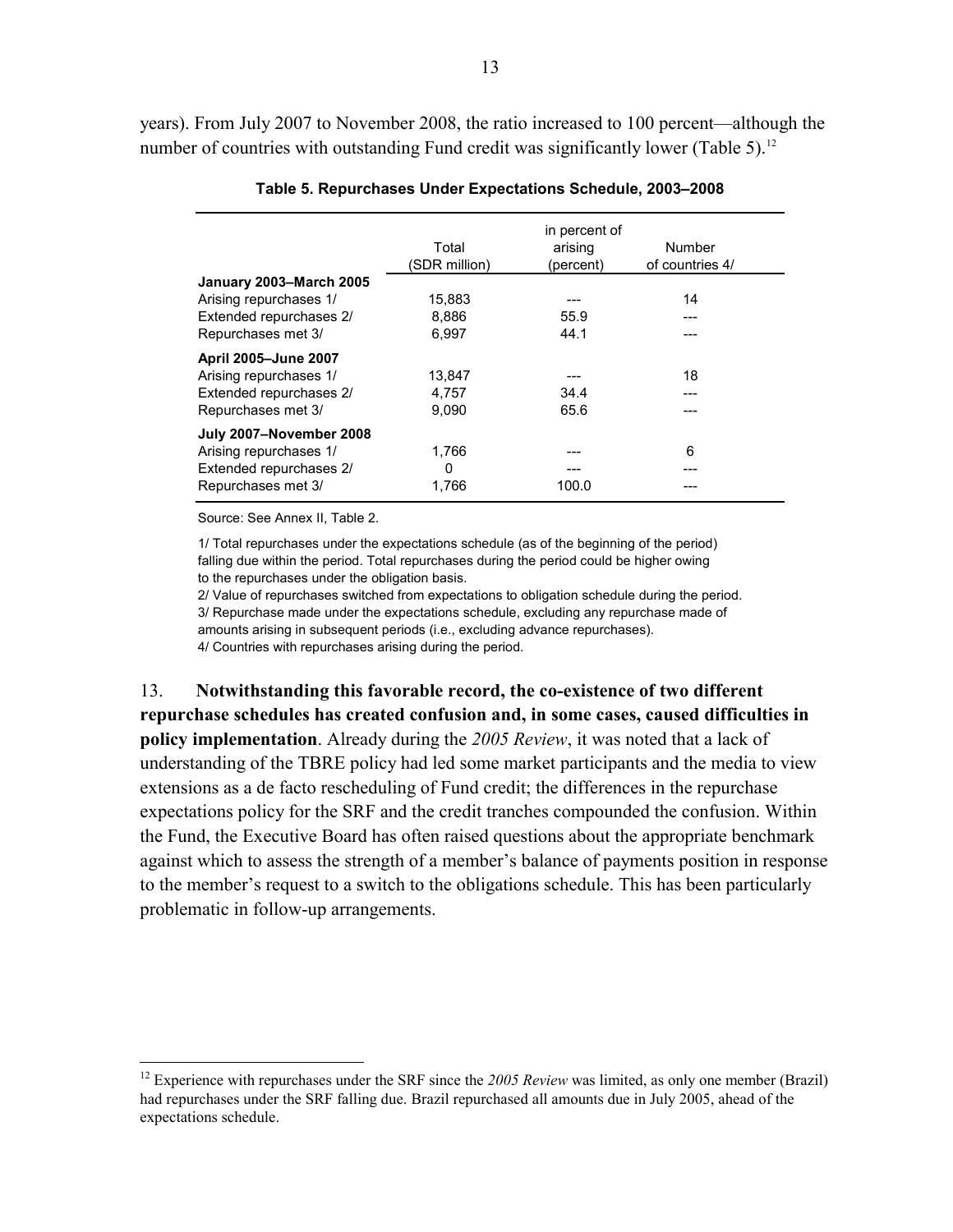### **IV. A NEW SYSTEM OF SURCHARGES**

# **A. Guiding Principles**

<span id="page-13-0"></span>14. **A key goal of any reform of surcharges should be to simplify the current system**. At the same time, the reform should take into account (i) the need to be supportive of members' efforts to correct the imbalances that led to a significant deterioration in their external position; (ii) the cooperative nature of the Fund and its preferred creditor status; and (iii) the important role of surcharges in protecting the Fund against credit risk by accumulating reserves and helping preserve the revolving character of Fund resources. Based on these objectives, this section lays out a staff proposal for a new system of surcharges for lending in the credit tranches. The implications of the proposal for aligning pricing of high access across GRA facilities and accumulating precautionary balances are discussed in Section V.

# **B. Options for Reform**

15. **In considering a new structure for surcharges, three broad approaches are possible**: a purely level-based system, a time-based system for the outstanding credit above a certain threshold, or some combination of the two—i.e., a hybrid system. Time-based surcharges provide strong incentives for members to repay the Fund as soon as their external conditions improve, thereby discouraging members from unduly delaying repayment of Fund credit. Level-based surcharges link the cost of using Fund resources to the scale of those resources, thereby discouraging excessively large borrowings from the Fund.

16. **Staff preference is for a hybrid system**. Such a system could combine the benefits of each approach—i.e., discourage prolonged use and mitigate the credit risks normally associated with large scale arrangements. To the extent that it contains a time-based element, a hybrid system would broadly conform with one of the recommendations of the Committee of Eminent Persons regarding the pricing of Fund credit.<sup>[13](#page-13-0)</sup>

17. **Careful design considerations are necessary to avoid making the hybrid system too complex**. Many specific features and parameters need to be decided to make such a system operational. These include: the number and thresholds of the level-based surcharges; the number and duration of the time-based surcharges; and the overall cost of high access.

# **C. Staff Proposal**

18. **The staff's proposal builds on key elements of the existing system of surcharges**. Specifically, staff proposes that (i) surcharges be applied when a member's outstanding credit

 $\overline{a}$ <sup>13</sup> See *[Committee to Study Sustainable Long-Term Financing of the IMF-Final Report](http://www.imf.org/external/np/oth/2007/013107.pdf)*, January 31, 2007, pages 7–8.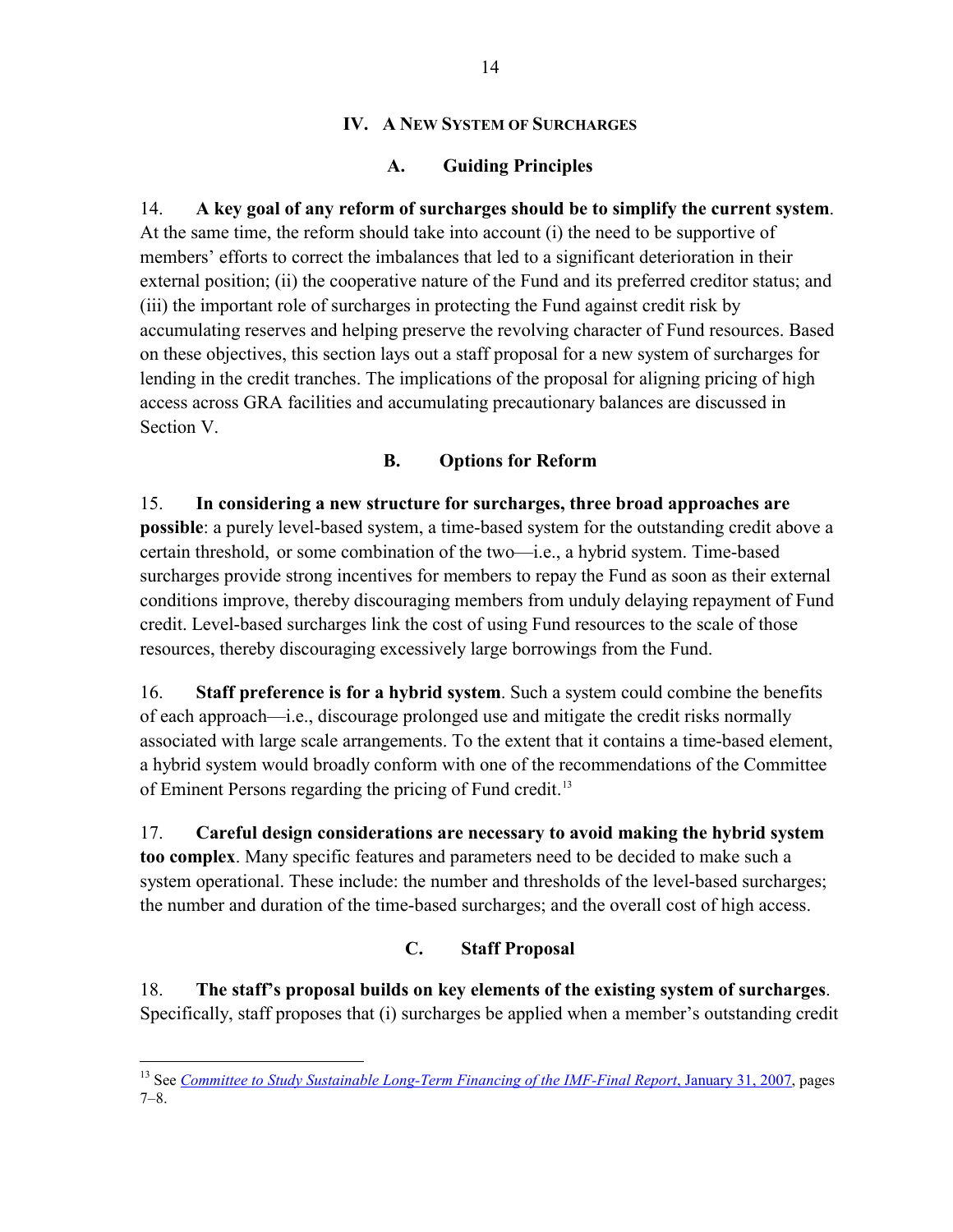<span id="page-14-0"></span>is above a certain threshold (expressed in terms of quota), and (ii) members that maintain such outstanding credit for a longer period are charged more than those that repurchase early.

# 19. **Concretely, for the credit tranches staff proposes a single-tier schedule with time-varying surcharges** as follows (Figure 5.B and Box 1):

- Credit outstanding below 300 percent of quota would not be subject to surcharges;
- Credit outstanding above 300 percent of quota would be subject to a surcharge of 200 basis points; and
- Outstanding credit that remains above 300 percent of quota for more than three years would be subject to a surcharge of 300 basis points. That is, a time-based surcharge of 100 basis points would apply when credit outstanding remains above 300 percent of quota for more than three years.



### **Figure 5. Proposed Surcharge Schedule**

# 20. **The staff proposal has advantages and disadvantages compared to the current system, and to other options considered by staff**:

- a. **Tier structure**. The single tier (level-based) surcharge schedule would be simpler to administer and easier to understand by members than the existing two-tier schedule. A single-tier schedule, however, would not allow price differentiation among different levels of high access and may therefore not fully mitigate the incremental credit risks that those access levels may entail.
- b. **Time-based incentive**. A key objective of the proposed time-based surcharge is to establish a price-based mechanism to help mitigate the risk of prolonged use of Fund resources, thereby facilitating elimination of the TBRE policy. This price incentive could operate through a single step adjustment, or through smaller and more frequent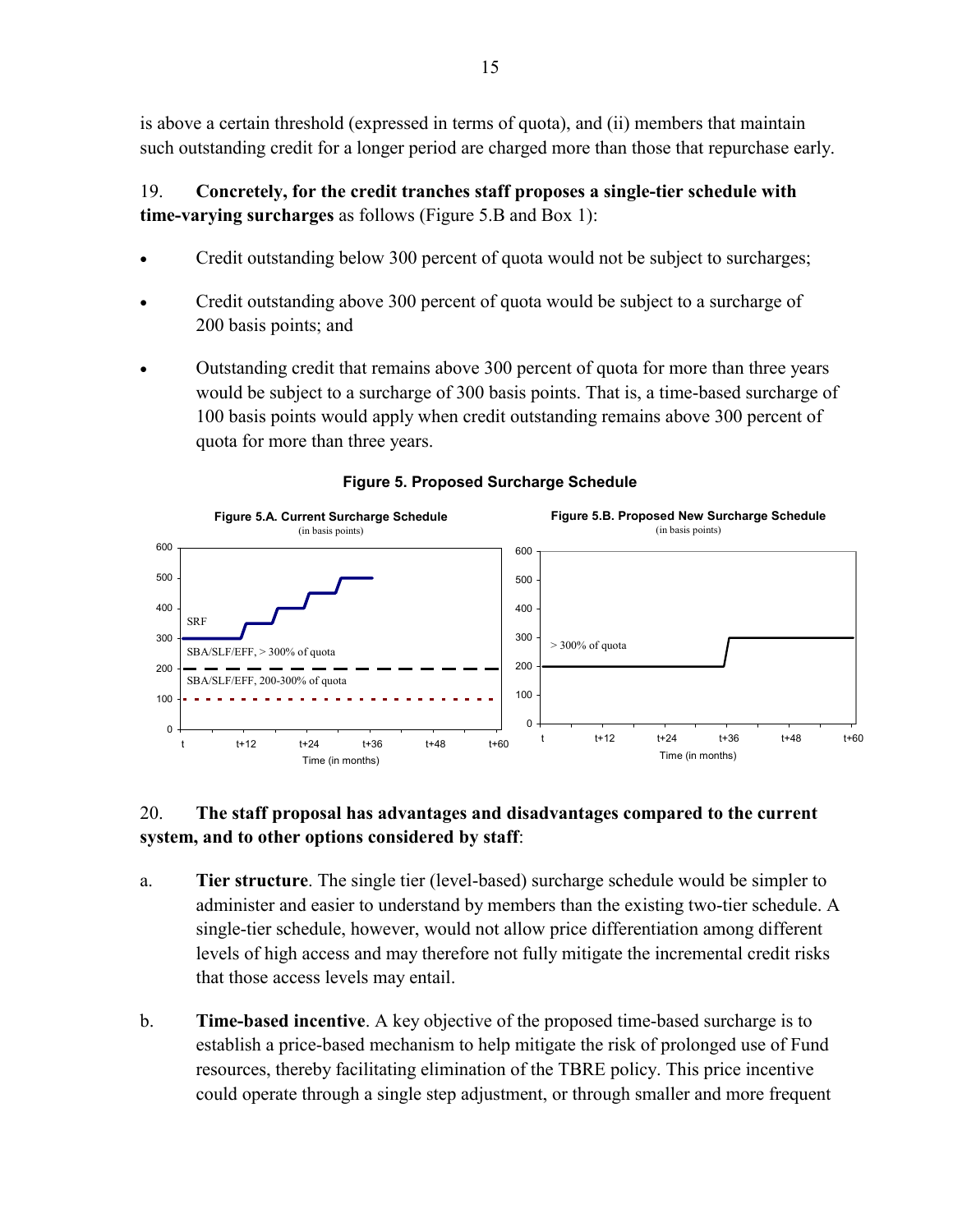#### **Box 1. Proposed System of Surcharges: A Practical Illustration**

<span id="page-15-0"></span>The example in this box illustrates how the proposed system of surcharges would work in practice. Consider a 24-month arrangement with access of 800 percent of quota for a member country with a quota of SDR 1300 million. One-third of total commitments under the arrangement is disbursed upfront upon approval; the rest in eight equal quarterly purchases. Repurchases follow the obligations schedule. The member has no credit outstanding at the time of approval. The top chart depicts the evolution over time of outstanding credit (in SDR million), and the applicable surcharges (in basis points), under this hypothetical arrangement.

In this example, surcharges would be triggered after the second purcha se (that is, one quarter after approval), when outstanding credit would exceed the access threshold of 300 percent of quota. A surcharge of 200 basis points would be levied on outstanding credit above 300 percent of quota for the following 36 months; an additional surcharge of 100 basis points would be applicable from the  $39<sup>th</sup>$  month to the  $60<sup>th</sup>$  month, at which time outstanding credit would fall below 300 percent of quota. The stream of surcharge payments from the member (surcharge income for the Fund) implied by the application of the proposed system of surcharges to this

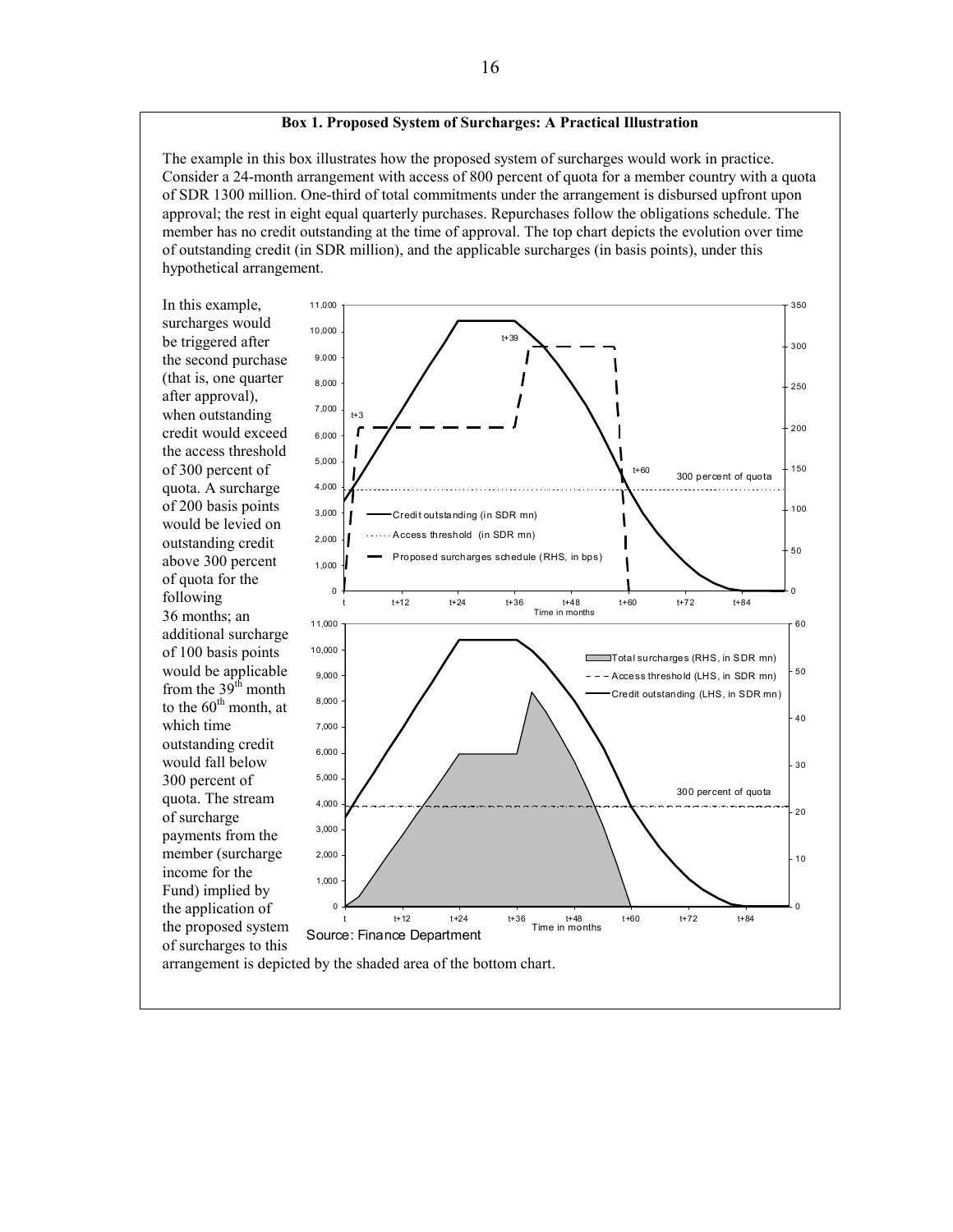<span id="page-16-0"></span>step adjustments. On balance, staff chose a single step adjustment for simplicity considerations. The choice of three years as a trigger point for the step increase was guided by the objective of trying to replicate through price incentives the one-year reduction in the repayment period attained by the TBRE policy.<sup>[14](#page-16-0)</sup>

c. **Alignment of thresholds with access limits**. The access threshold that would trigger surcharges in the proposed system (300 percent of quota) would be the same as the cumulative access limit that currently defines exceptional access under the credit tranches and the EFF. While this alignment would disappear if access limits are increased from current levels, as proposed in a companion paper, there is no alignment at present as level-based surcharges (and surcharges under the SRF) apply within the current cumulative access limit.<sup>[15](#page-16-0)</sup>

21. **Size of surcharges**. The single-tier schedule of surcharges proposed by staff complies qualitatively with the guiding principles discussed in paragraph 14. Even so, choosing the precise size of the surcharges is ultimately a matter of judgment. A key element to inform this judgment is the comparison between the costs of borrowing large amounts from the Fund and borrowing from market sources. In practice, the wedge between the maximum level of surcharges and the (median of the) cost of borrowing from the markets faced by members that have had Fund arrangements involving high access has been very large at the time of approval of the Fund arrangement, remained large for up to 24 months following approval of the arrangement, and narrowed more rapidly starting in the third year (Figure 6). Based on this evidence, staff concluded that, on balance, setting the second (duration-triggered) level of surcharges at 300 basis points three years after the approval of the arrangement could provide adequate incentives to induce early repayments of Fund credit outstanding.

# **V. IMPLICATIONS OF REFORM PROPOSALS**

### **A. Precautionary Balances**

22. **As noted, income from surcharges plays a key role in contributing to the Fund's precautionary balances, thus helping to mitigate the higher credit risk associated with arrangements involving high access**. Income from surcharges was the most important contributor to the increase in precautionary balances during 2002–05. As discussed in

<u>.</u>

<sup>&</sup>lt;sup>14</sup> The mid-point of the repayment period for an SBA under the repurchase expectations schedule is  $3\frac{1}{8}$  years. Setting the step increase of surcharges around that point is intended to provide a similar incentive to shorten the repayment period as currently provided by the expectations schedule (see Section V.B).

<sup>15</sup> See *Review of Access to Financing in the Credit Tranches and Under the Extended Fund Facility, and Overall Access Limits Under the General Resources Account*, to be published on [www.imf.org](http://www.imf.org/).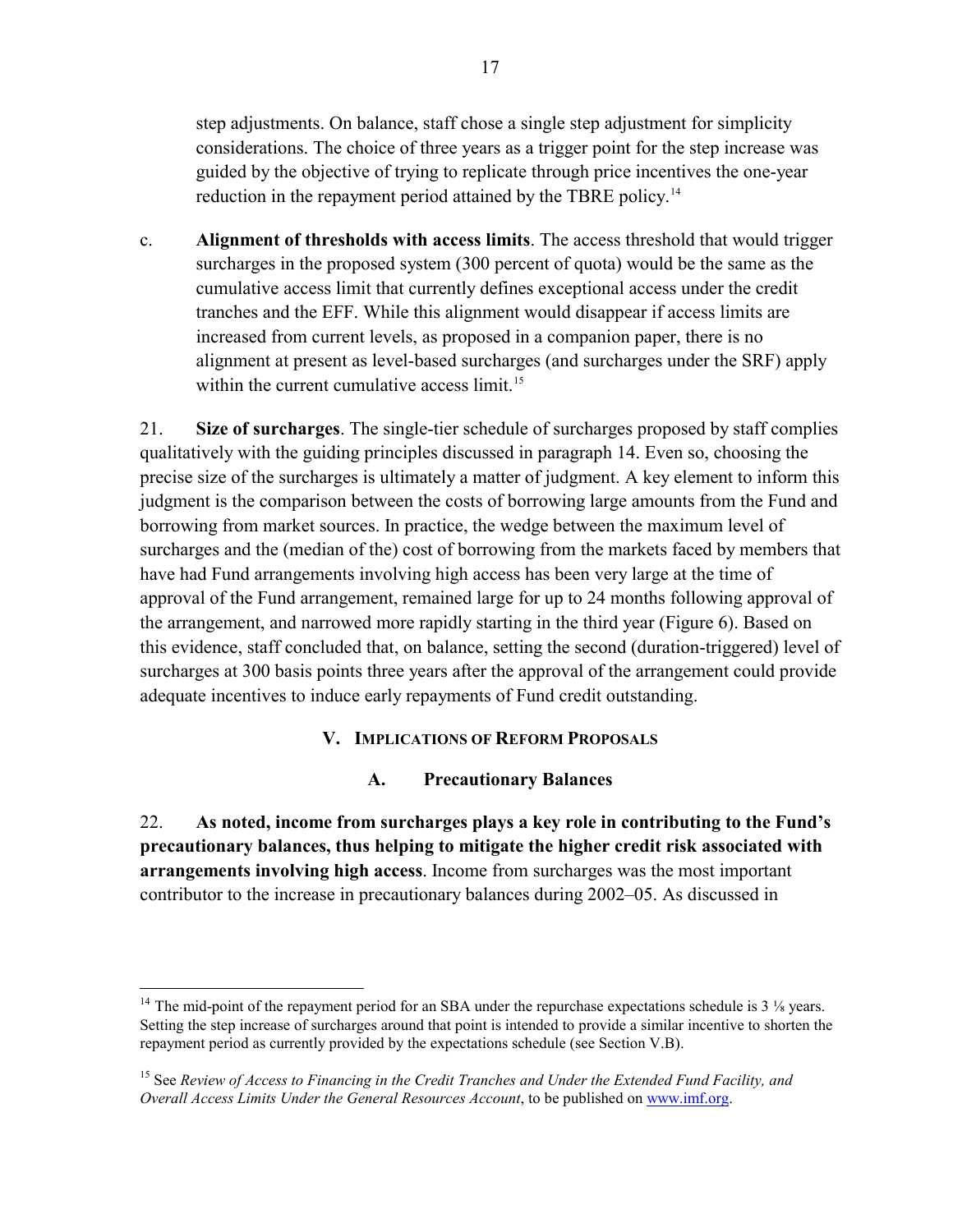<span id="page-17-0"></span>



Sources: J.P. Morgan; Bloomberg; and Finance Department, IMF. 1/ Exceptional access cases are listed in Table 3. The adjusted EMBIG spreads are defined as the EMBIG yields net of the adjusted rate of charge. The dotted line is the median for all exceptional access cases since 1995 (including under the SRF), subject to data availability. 2/ Episodes refer to the dates when there were exceptional access programs approved by the Fund. In the event window, t corresponds to the month when exceptional access was granted. The window shows 24 months prior to each episode and 60 months after. EMBI series are available only for 3 of the arrangements recently approved (Hungary, Pakistan, and Ukraine) and only for the period prior to the program approval. See Annex I.

a staff paper on precautionary balances, the role of precautionary balances will remain essentially unchanged under the new income model for the Fund. Going forward, the pace of accumulation of precautionary balances will still be driven by two factors: the number of arrangements involving high access and the structure of surcharges. However, to the extent that the low demand for SRF resources persists and most of the future high access arrangements are not subject to SRF surcharges, the pace of accumulation of precautionary balances is likely to be considerably slower than in the 2002–05 build up.

23. **Will the proposed schedule of surcharges yield higher or lower surcharge** 

**income than the current system?** While the size of surcharges in the proposed system (200/300 basis points) will be higher than the existing surcharges (100/200 basis points), under the proposed system, surcharges will start to apply at a higher level of credit outstanding. In the end, the answer will depend on key parameters of each arrangement, such as the amount of access (in percent of quota), the phasing of purchases, and the size of the initial purchase. The comparison will also depend on whether repurchases are made according to the expectations or the obligations schedule.

24. **Staff estimates suggest that, for "typical" high access arrangements, surcharge income under the proposed schedule would tend to be lower than under the existing system for arrangements with access below 800 percent of quota (under the obligations**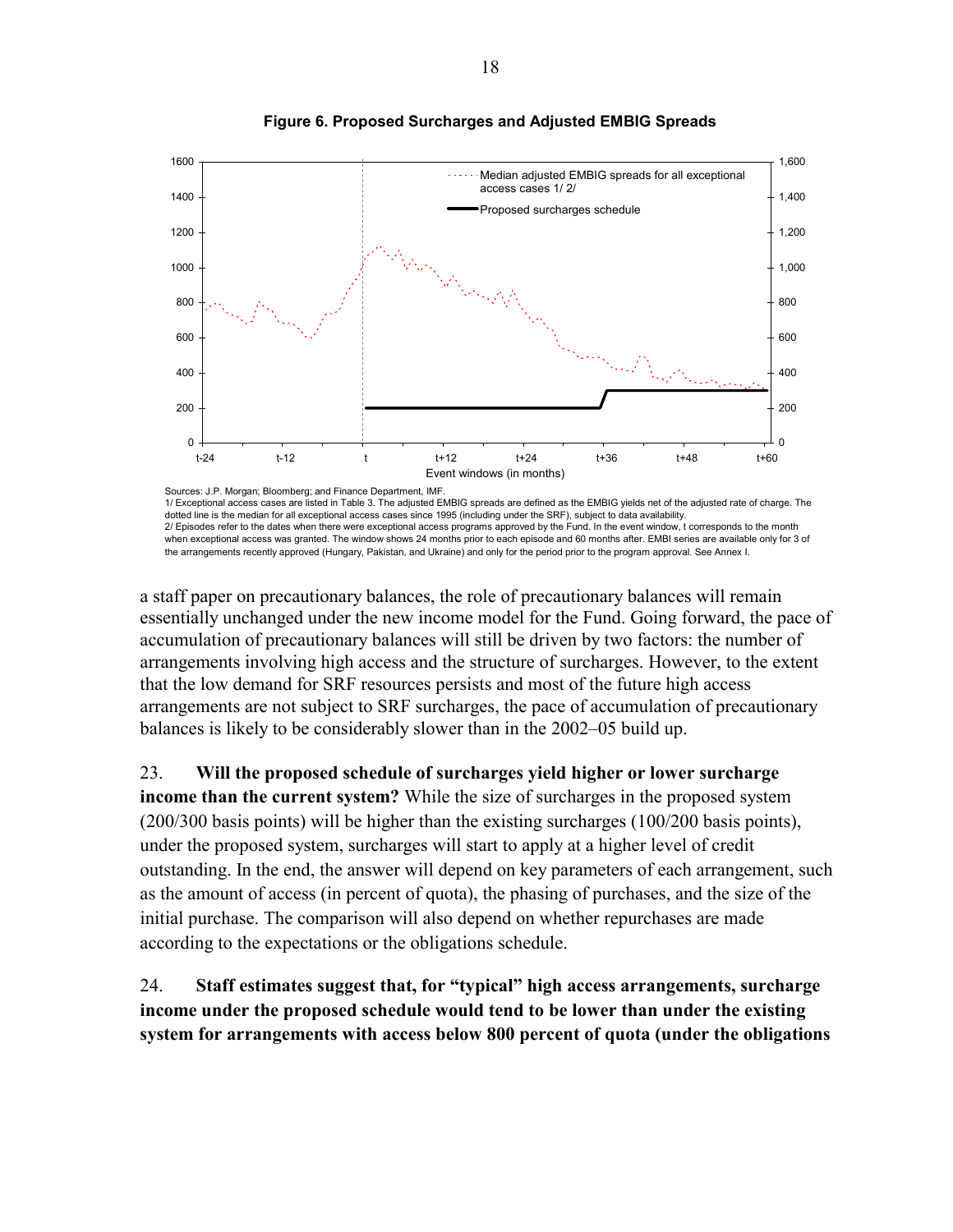<span id="page-18-0"></span>**schedule) or 1100 percent of quota (under the expectations schedule)**. 16 Table 6 and Figure 7 illustrate these results. Table 6 presents estimates of the surcharge income the Fund would obtain if the proposed schedule of surcharges were applied to exceptional access SBAs with two hypothetical countries: country A with a quota of SDR 1,300 million, and country B with a quota of SDR 3,000 million; both members have no prior credit outstanding from the Fund.<sup>17</sup> The table shows that if repayments follow the expectations schedule (columns  $(1)$ – (2)), the proposed system of surcharges would yield lower income to the Fund than the current system of surcharges for arrangements of 400 percent of quota and 800 percent of quota, while surcharge income would be marginally higher in arrangements with access of 1200 of quota. If repayments follow the obligations schedule, however, the break-even point occurs at a lower level of access (columns (3)–(4)). In this case, income from surcharges would be lower under the proposed system in all arrangements with access below 800 percent of quota, and would be higher in all arrangements with access above 800 percent of quota. Figure 7 shows the distribution of surcharges income over time generated from the current and proposed schedule of surcharges for arrangements of 800 percent and 1200 percent of quota that are repaid under the obligations schedule. Surcharge income would typically be higher than currently is the case for follow on arrangements with members where credit outstanding is at the outset above the 300 percent of quota threshold—as here the time-based surcharge would apply for a longer period than under the examples discussed above.

|                                                 | <b>Expectations schedule</b> |                        |                       | Obligations schedule  |                        |                       |
|-------------------------------------------------|------------------------------|------------------------|-----------------------|-----------------------|------------------------|-----------------------|
|                                                 | Current<br>surcharges        | Proposed<br>surcharges | Change, in<br>percent | Current<br>surcharges | Proposed<br>surcharges | Change, in<br>percent |
| SBA with access of:                             | (1)                          | (2)                    | $(2) - (1)$           | (3)                   | (4)                    | $(4) - (3)$           |
| 400 percent of quota<br>Country A<br>Country B  | 58.4<br>134.7                | 25.5<br>58.8           | $-56.4$<br>$-56.4$    | 97.4<br>224.7         | 51.5<br>118.8          | $-47.1$<br>$-47.1$    |
| 800 percent of quota<br>Country A<br>Country B  | 330.4<br>762.5               | 292.0<br>673.8         | $-11.6$<br>$-11.6$    | 473.4<br>1.092.5      | 473.4<br>1.092.5       | 0.0<br>0.0            |
| 1200 percent of quota<br>Country A<br>Country B | 639.0<br>1.474.7             | 645.1<br>1.488.8       | 1.0<br>1.0            | 886.0<br>2.044.7      | 984.8<br>2.272.5       | 11.1<br>11.1          |

| Table 6. Surcharge Income Under Current and Proposed Systems |
|--------------------------------------------------------------|
| (in SDR millions) 1/                                         |

Source: Finance Department, IMF.

1

1/ Current level-based schedule and proposed schedule as shown in Figure 5. Calculations based on a hypothetical 24 month SBA where one-third of the committed resources is disbursed upon approval, and the remaining two-thirds are evenly disbursed in eight quarterly installments. Expectations and obligations repurchase schedules as defined in Table 2. The quotas of countries A and B are assumed to be SDR 1300 million and SDR 3000 million, respectively.

<sup>16</sup> For these calculations, the "typical" high access arrangement was assumed to be a 24-month SBA with total access, relative to quota, of 400 percent, 800 percent, or 1,200 percent. It was further assumed that one third of committed resources is disbursed under approval and the rest is disbursed evenly in eight quarterly tranches.

<sup>17</sup> To put these figures in context, current quotas for Hungary, Pakistan, and Ukraine (three members with recently approved arrangements involving exceptional access) are, respectively, SDR 1015 million, SDR 1033 million, and SDR 1372 million.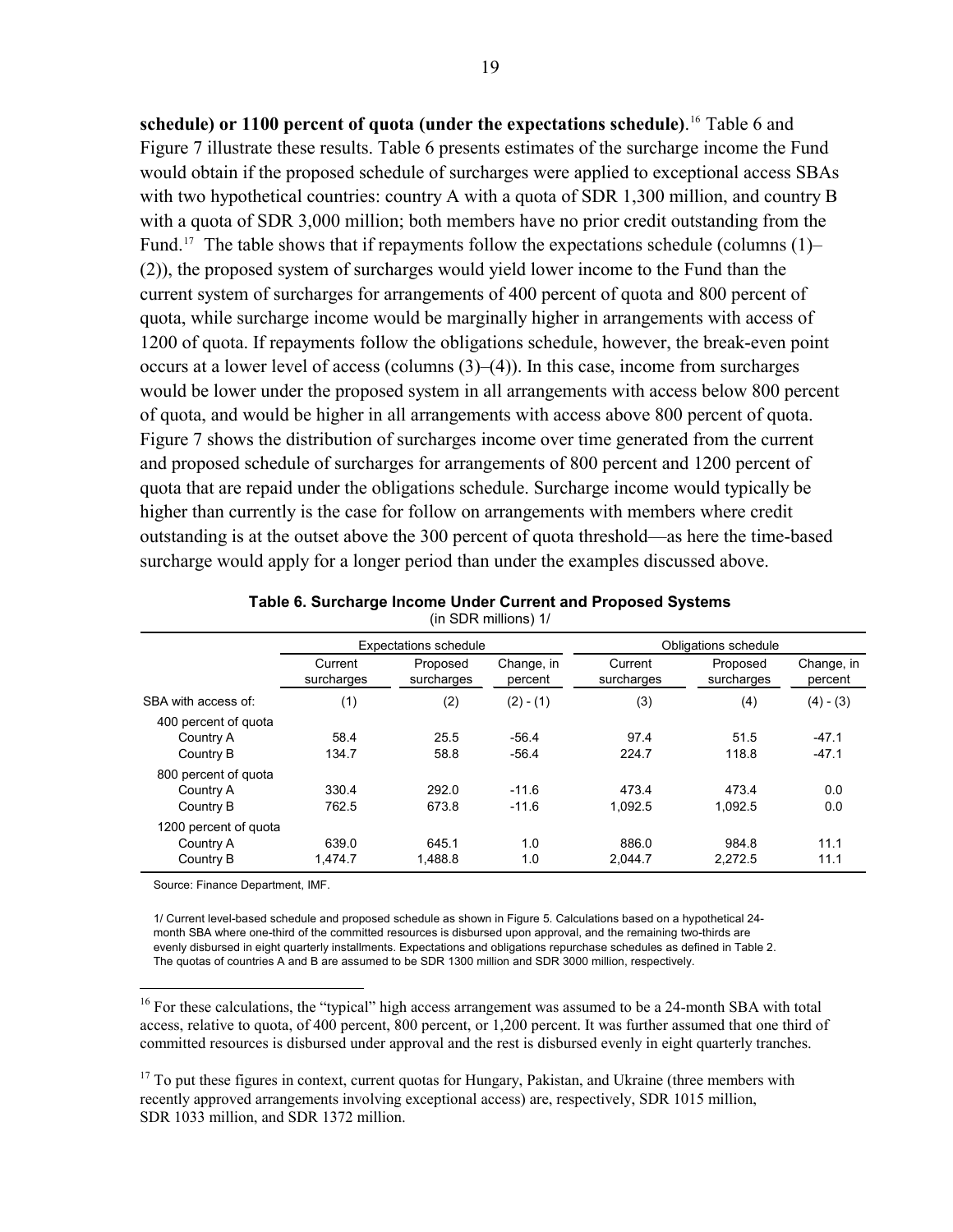<span id="page-19-0"></span>

**Figure 7. Surcharges Income Under Current and Proposed Systems** 

Source: Finance Department, IMF.

1/ Calculations done for two hypothetical arrangements with access of 800 and 1200 percent of quota, for a country with quota of SDR 1300 million, under the current level-based surcharge system (top panel) and the proposed system of surcharges (bottom panel). Each figure depicts the Fund credit outstanding (solid line) and the income from surcharges generated by the arrangement (shaded area). For every arrangement, it is assumed that one-third of the total amount is disbursed upon approval, and the remaining two-thirds are evenly disbursed in eight quarterly installments. Repurchases are assumed to follow the obligations schedule.

25. **The overall pace of reserve accumulation is not expected to be substantially affected by the proposed change in the surcharge system**. For a given level of Fund credit outstanding, the pace of reserve accumulation under the proposed surcharge system would tend to be slightly lower than under the current system if access levels average 500 percent of quota (Scenario 2 of Figure 8). In contrast, for access levels averaging 1000 percent of quota, the proposed surcharge system would result in a slightly faster pace of reserve accumulation compared to the current system (Scenario 3 of Figure 8).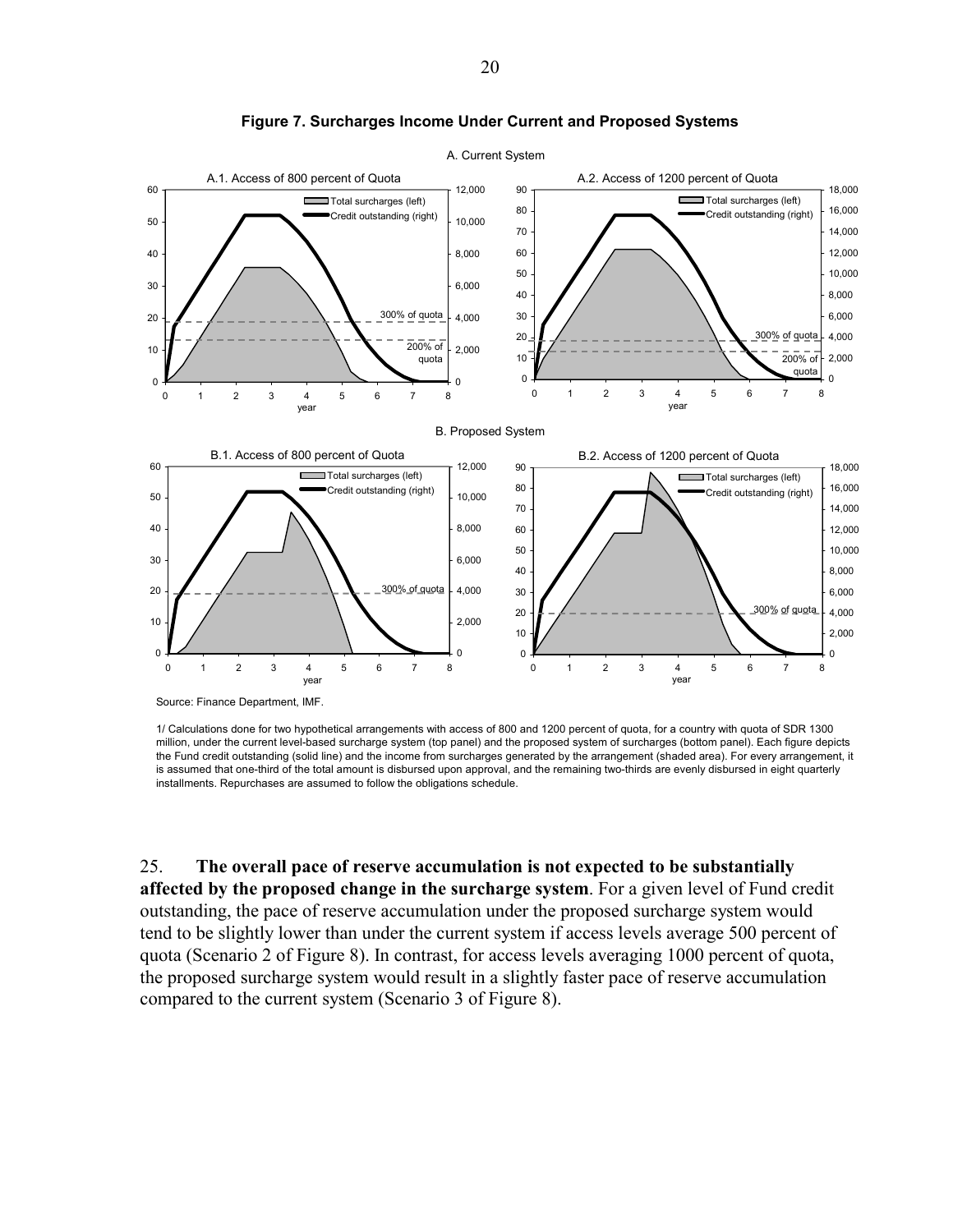### **Figure 8. Reserve Accumulation Scenarios**



<span id="page-20-0"></span>

All scenarios assume SDR 40 billion of credit outstanding (credit tranches terms). Scenarios 2-3 assume that SDR 10 billion in credit outstanding is not subject to surcharges. Scenarios 1 and 2a are the same as in Figure 5 of EBS/08/110.

Scenario 1: basic rate of charge on all outstanding credit, with margin of 100 basis points. Scenario 2a: current surcharge system; access averaging 500 percent of quota. Scenario 2b: proposed surcharge system; access averaging 500 percent of quota. Scenario 3a: current surcharge system; access averaging 1000 percent of quota. Scenario 3b: proposed surcharge system; access averaging 1000 percent of quota.

#### **B. The TBRE Policy and Early Repayments**

26. **Introducing a time-based step in the surcharge structure would strengthen the case for abolishing the TBRE policy**. A comparison of Column (1) and Column (4) in Table 6 shows that members that obtain Fund arrangements with access of 1,200 percent of quota would have to pay significantly more surcharges under the proposed schedule when repayments follow the obligations schedule (which will be the only schedule for all arrangements following the elimination of the TBRE policy). If countries were to repay earlier than what is stipulated by the obligations schedule (say, if they were to shift forward the repayment schedule by about one year as would be the case under the expectations schedule) they would pay significantly less surcharges in arrangements of 400 percent of quota and 800 percent of quota, while they would pay essentially the same in arrangements of 1200 percent of quota.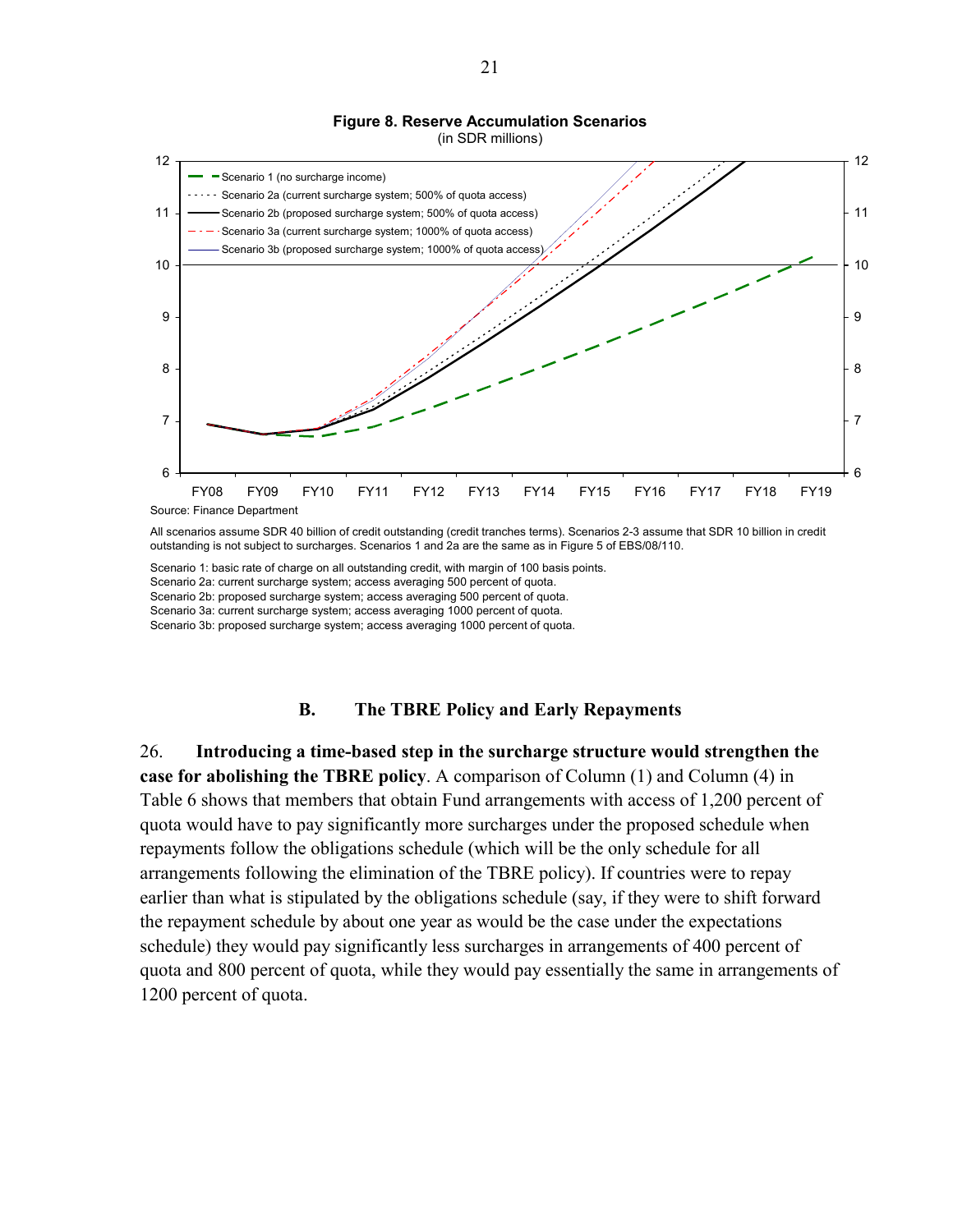### **C. Pricing High Access Across GRA Facilities**

### <span id="page-21-0"></span>*Short-term Liquidity Facility*

27. **Aside from high access arrangements in the credit tranches, staff proposes applying the new system of surcharges to members' purchases under the SLF**. As is currently the case, surcharges would apply only to the credit outstanding that results from SLF purchases, and not from other arrangements. Because of the short maturity of the SLF (three months) the proposed time-based surcharge would never be triggered. As a result, applying the proposed surcharge schedule to the SLF would unambiguously reduce the cost of borrowing under this facility (Table 7).

|                                                | Current schedule | Proposed schedule | Change, in<br>percent |
|------------------------------------------------|------------------|-------------------|-----------------------|
| SLF purchases of:                              | (1)              | (2)               | $(2) - (1)$           |
| 300 percent of quota<br>Country A<br>Country B | 9.8<br>22.5      | 0.0<br>0.0        | .<br>$\cdots$         |
| 500 percent of quota<br>Country A<br>Country B | 48.8<br>112.5    | 39.0<br>90.0      | $-20$<br>$-20$        |

| Table 7. Surcharge Income Under Current and Proposed Systems: SLF Purchases |
|-----------------------------------------------------------------------------|
| (in SDR millions) $1/$                                                      |

Source: Finance Department, IMF.

1/ Calculations done for two hypothetical SLF with purchases equivalent to 300 and 500 percent of quota. It is assumed that the full amount of the SLF is disbursed upon approval, renewed twice, and fully repurchased at the end of a 9-month period. The quotas of countries A and B are assumed to be SDR 1300 million and 3000 million, respectively.

### *Supplemental Reserve Facility and Extended Fund Facility*

28. **What about the other two GRA facilities—the SRF and the EFF?** Aligning surcharges across all GRA facilities was one of the issues Directors expressly asked staff to consider further at the time of the *2005 Review*. Applying exactly the same schedule of surcharges for all GRA facilities would undoubtedly simplify the system of surcharges. Aside from simplicity, however, it is not clear that the same schedule of surcharges ought to be applied to lending instruments that, by design, intend to address different types of balance of payments problems and, as a result, have different maturities, repayment terms, and monitoring procedures (Tables 1 and 2). Possible ways to deal with this complex issue are discussed below.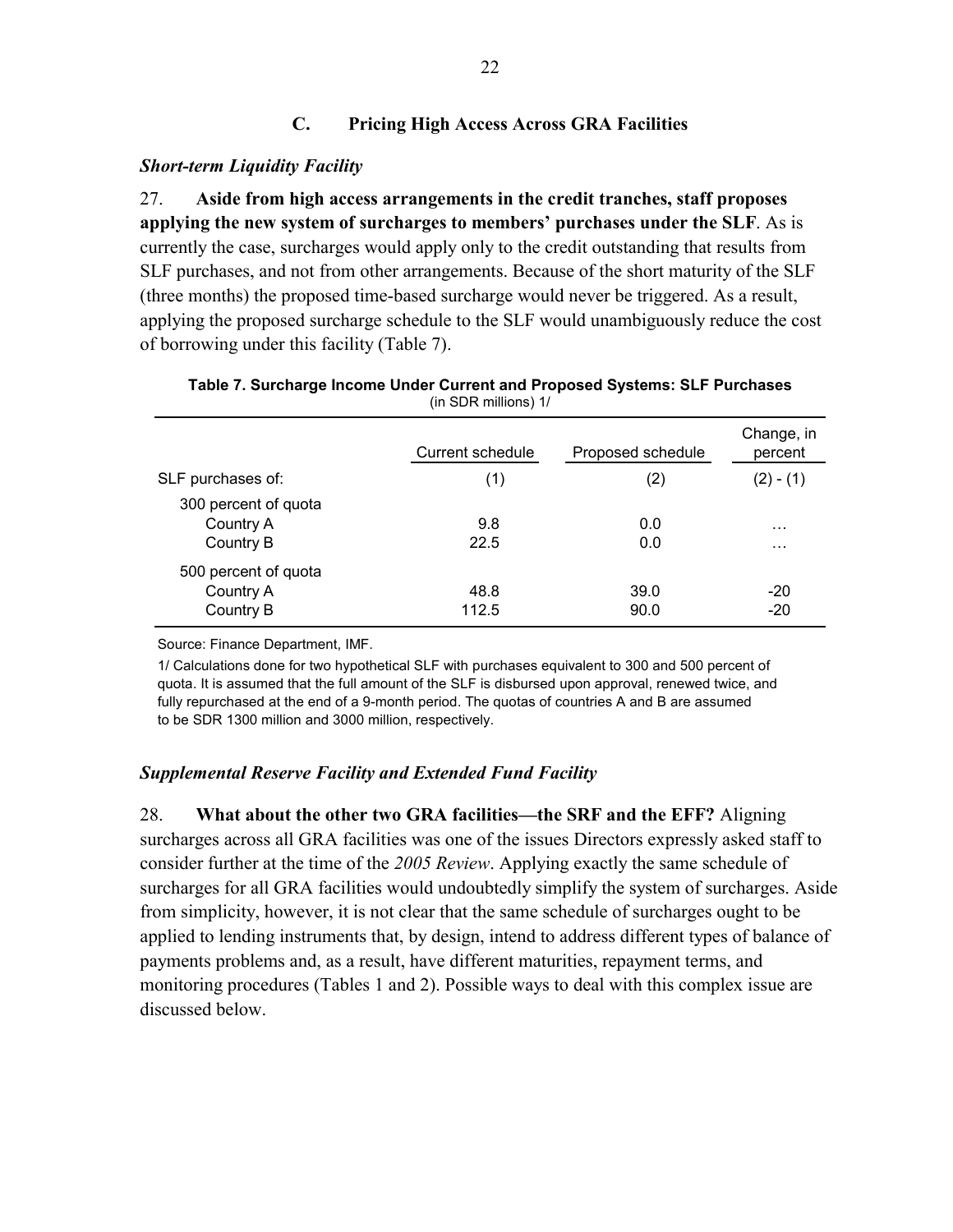### 29. **What are the implications of** *full alignment of surcharges* **across GRA facilities?**

- *SRF*.<sup>[18](#page-23-0)</sup> If the proposed system of surcharges were to be applied to the SRF, the cost of SRF resources would be lowered significantly (Table 1, Figure 5a), including because the proposed time-based surcharge would never apply to the SRF, given its short maturity. The co-existence of SRF and high access arrangements in the credit tranches subject to the same surcharges could thus give rise to arbitrage opportunities as borrowing from the SRF would, in effect, become cheaper than borrowing from the credit tranches.
- *EFF*. The EFF was designed to provide medium-term financing to countries with structural impediments to sustained economic growth, where balance of payments problems were expected to take a long time to resolve. Accordingly, the repayment period for purchases under an EFF arrangement is significantly longer than for purchases under an SBA (Table 2). Applying the proposed surcharges schedule to the EFF would thus generate the undesirable outcome of members with a high-access EFF arrangement being levied the highest surcharge for a much longer period than countries with a high access SBA.

### 30. **What are instead the implications of** *not aligning surcharges* **across facilities?**

- **SRF**. Maintaining the existing system of surcharges for the SRF would essentially imply preserving the large cost differential between the SRF and high-access arrangements in the credit tranches. This may imply that the demand for the SRF would remain low (Box 2).
- *EFF*. If the proposed system of surcharges were not applied to the EFF, borrowing costs under a high access (i.e., above 200 percent of quota) EFF would be higher than under the credit tranches during the first three years of the arrangement. Moreover, the concurrent elimination of the TBRE policy would extend the repayment period of EFF arrangements by three years on average without providing any incentives for early repurchases (Table 2). One way to mitigate these undesirable effects would be to establish the principle that the EFF would not be used as a vehicle to provide high access to members with balance of payments difficulties.

 $\overline{a}$ <sup>18</sup> An amendment of the SRF would be needed to modify its surcharges or to eliminate the expectations schedule.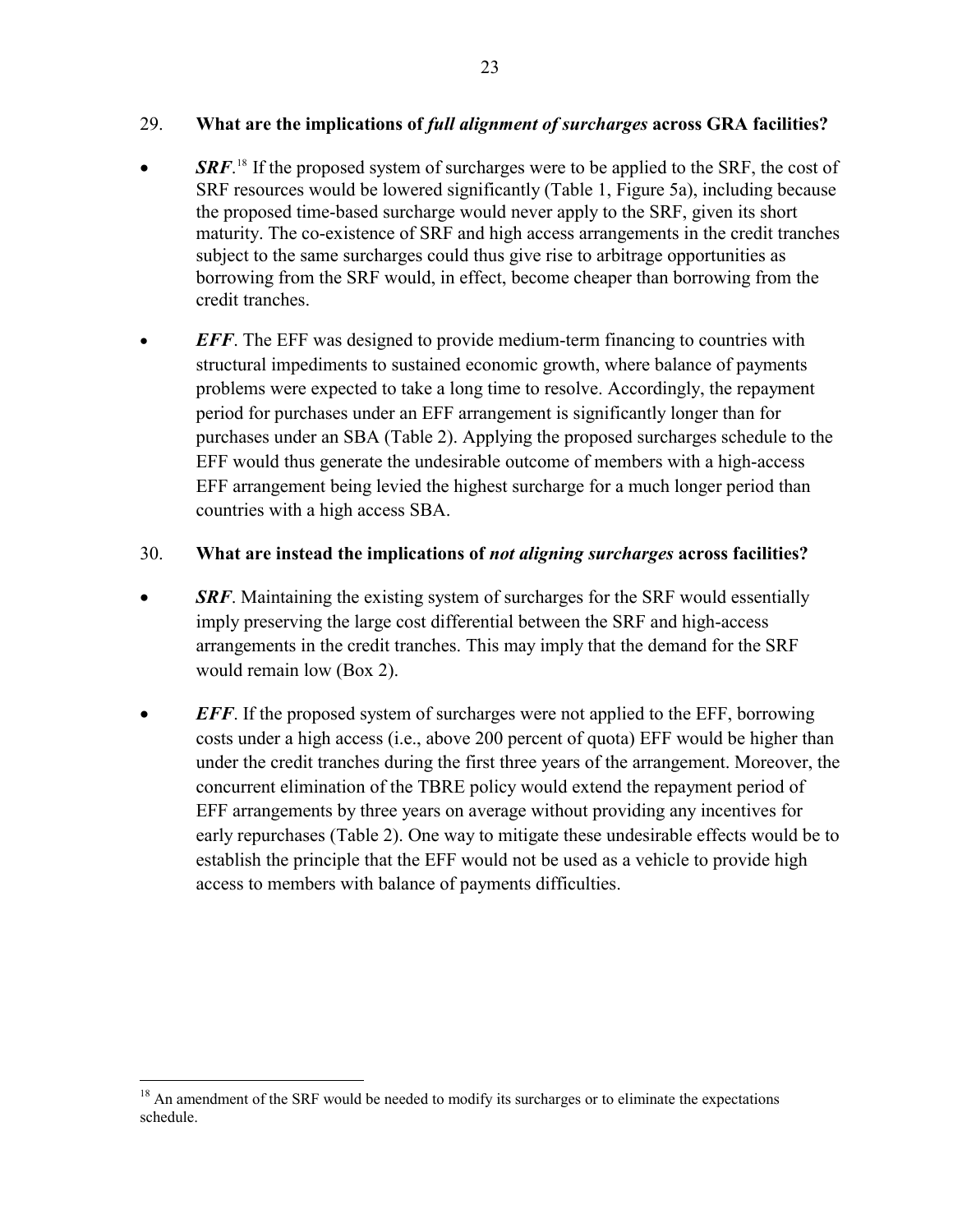#### **Box 2. Experience with the Supplemental Reserve Facility**

<span id="page-23-0"></span>**The SRF was established in December 1997 to meet a large short-term financing need**. Sudden losses of market confidence had led to massive outflows of capital in Mexico (1995) and in Asia (Thailand, Korea, and Indonesia (1997)), and required financing on a much larger scale than the Fund had previously provided. The SRF Decision defines the circumstances under which SRF resources can be used (i.e., the "circumstance test"): to "provide financial assistance to members experiencing exceptional balance of payments difficulties due to a large short-term financing need resulting from a sudden and disruptive loss of market confidence reflected in pressure on the capital account and the member's reserves, if there is a reasonable expectation that the implementation of strong adjustment policies and adequate financing will result, within a short period of time, in an early correction of such difficulties." Consistent with this, the SRF offers financing on a short-term basis and with significant surcharges (Tables 1–2). Financing under the SRF is made available to members under a stand-by or extended arrangement. Financing is committed for up to one year, even if the corresponding arrangement is for longer, and will generally be available in two or more purchases.

**The use of the SRF has been limited due to the varying nature of capital account crises, both in terms of causes and duration**. Since its creation, the Board has approved 27 arrangements involving exceptional access, of which 10 involved SRF resources for six members (the last one in 2002), notwithstanding the presumption that exceptional access in capital account crisis be provided under the SRF (Table 3). In general, there have been few "V-shaped" capital account crises, and in many cases, countries have satisfied the SRF circumstance test as noted above, but the expected or actual duration of the crisis was longer than the SRF repayment schedule:

- In some cases, SRF resources were replaced with financing under SBA/EFF terms. In Turkey (2002), and Uruguay (August 2002), the recovery from capital account crisis took longer than initially anticipated, leading to a medium-term balance of payments need.
- In other cases, SRF/SBA/EFF blends were used where a higher share of resources was provided in the credit tranches. In Argentina (2001), Brazil (2001, 2002), and Uruguay (June 2002), blends of resources on credit tranches terms (beyond normal access levels) and on SRF terms were justified on the basis of the expected longer-term nature of the financing need.

**More recently, all exceptional access has been provided in the credit tranches.** After 2002, the Board has granted exceptional access in the credit tranches in 11 cases because the need for exceptional access arose outside circumstances for which the SRF was created:

- For Brazil (2003), uncertainties about the nature and duration of the balance of payments problem precluded the use of SRF resources. Instead an augmentation and extension of the 2002 SBA with exceptional access was approved and was treated as precautionary from the outset. Under the terms of the SRF, no access can be approved in the absence of an actual balance of payments need of the type the facility is designed to address, although a member could indicate its intention not to draw under the SRF, despite the existence of an actual balance of payments need.
- In Argentina (January and September 2003), Turkey (2005), and Uruguay (2005), the Fundsupported programs dealt with the legacies of past capital account crisis, which were seen as requiring a longer time to resolve.
- In Georgia, Ukraine, Hungary, Iceland, and Pakistan (all 2008), exceptional access was provided on SBA terms, including because uncertainties related to the re-establishment of normal global financial markets created a risk that the balance of payments difficulties may require a longer time to resolve than the SRF maturity.
- Liberia (2008) was a special case. Liberia is a PRGF-eligible country that was granted exceptional access from the GRA on EFF terms, but it was granted in the context of Liberia's clearance of its arrears with the Fund.

1/ *[Decision No. 11627-\(97/123\), SRF](http://www.imf.org/external/pubs/ft/sd/index.asp?decision=11627-(97/123))*, December 17, 1997.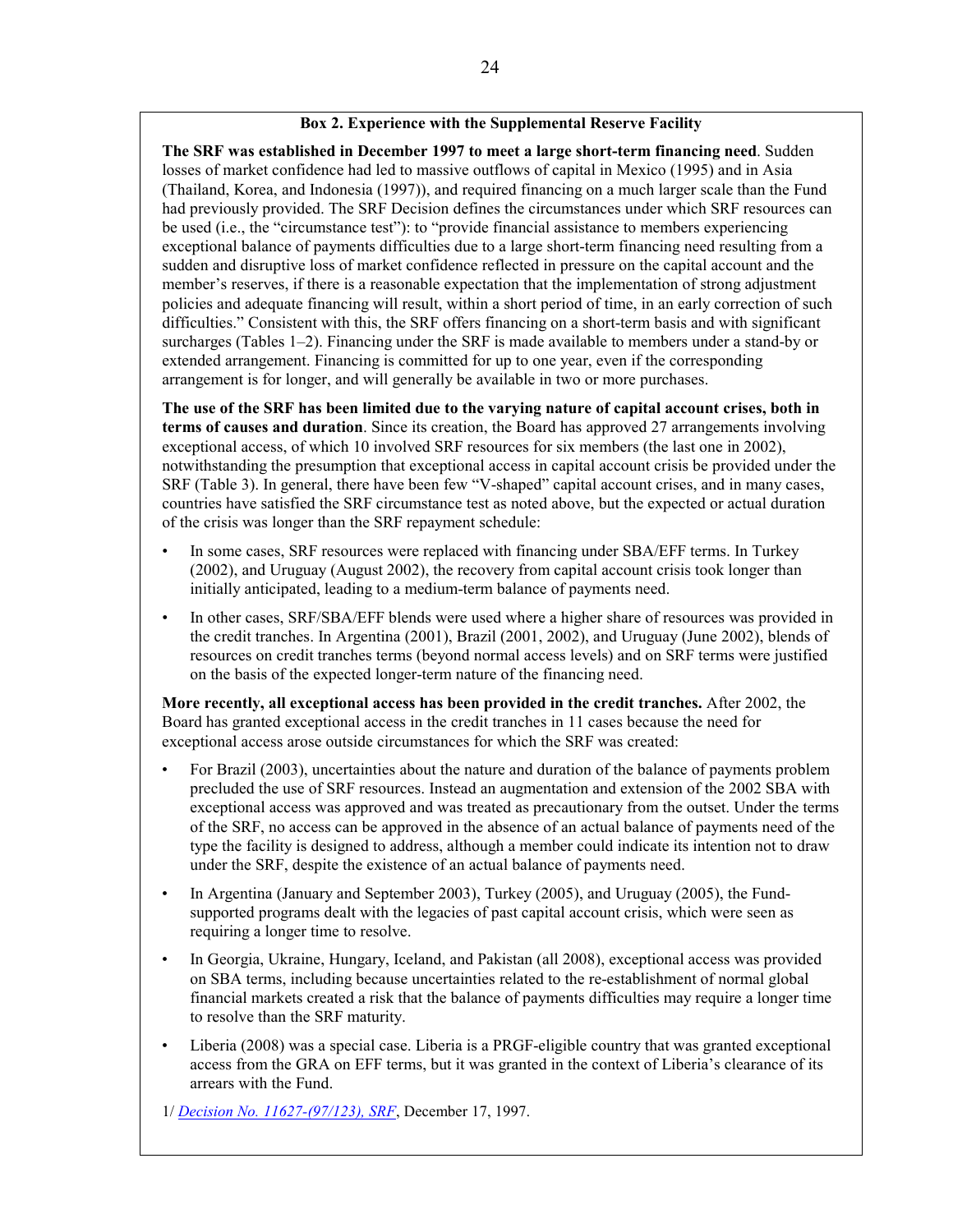31. **Partial alignment of surcharges**. Another possibility would be to apply the proposed system of surcharges to the SRF and the EFF but with a different time-based surcharge

trigger—shorter than 36 months in the case of the SRF and longer than 36 months for the EFF (Figure 9). For example, in the case of the SRF, the duration-based trigger could apply two years after the access threshold has been exceeded, rather than the three years proposed for the credit tranches. This modification would make the SRF more expensive relative to access in the credit tranches (though the cost differential would be much lower than at present) and would thus preserve a key distinguishing feature of the SRF. For the EFF, the duration-based trigger could come into effect after five years (instead of three). This would avoid unduly increasing the cost of borrowing under the EFF, while introducing a useful (price-based) incentive for inducing early repayments. A partial alignment of surcharges along the lines suggested, however, would undermine the reform's



fundamental goal of simplifying the system.

32. **In light of these considerations, staff is of the view that the goals of simplifying and aligning the Fund's system of surcharges would be best achieved through the elimination of the SRF, and possibly also the EFF**. As noted, most members do not seem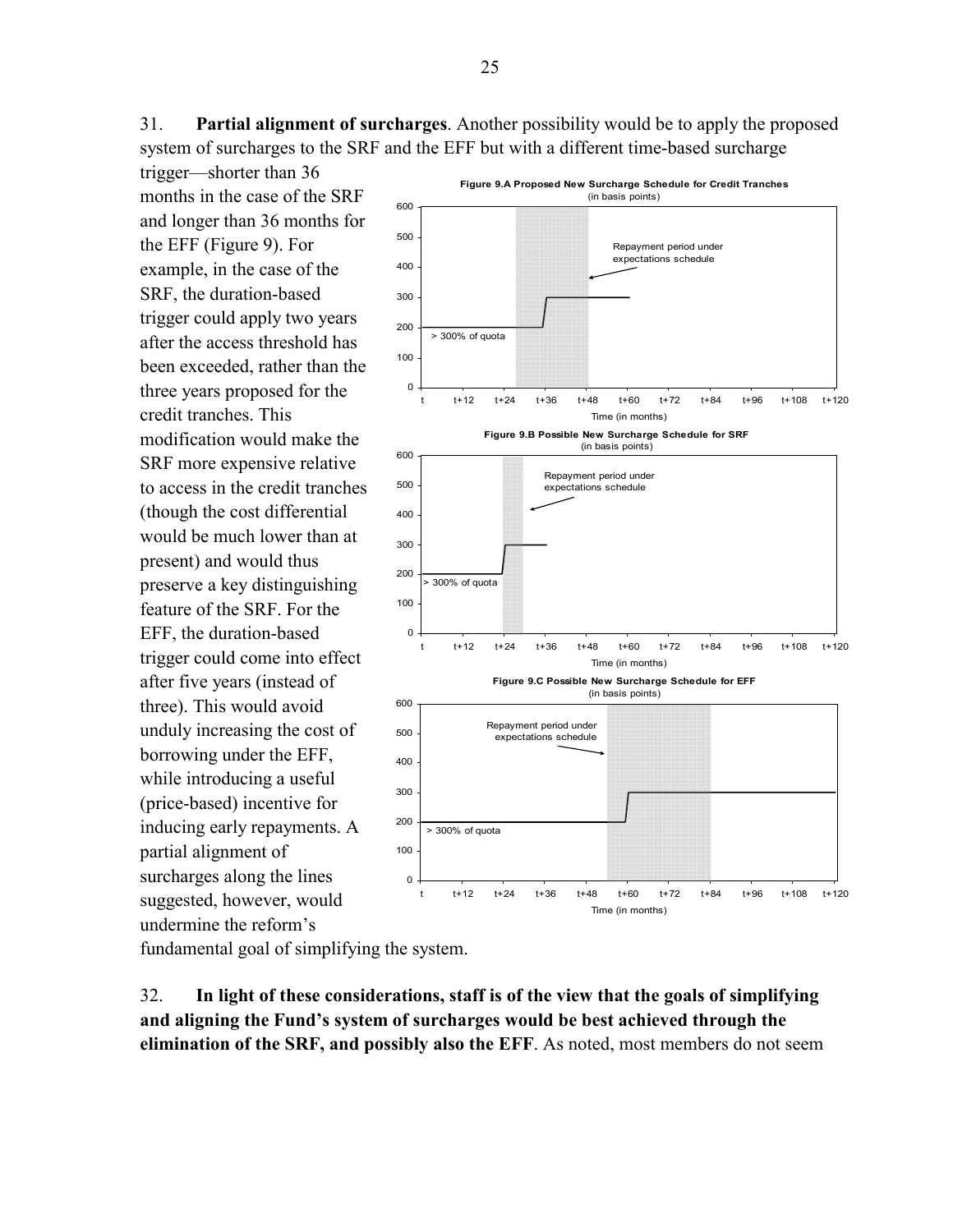<span id="page-25-0"></span>to regard the SRF as a very useful instrument.<sup>19</sup> Moreover, since its creation more than a decade ago, there have been only a handful of cases where, either ex ante or ex post, a member's balance of payments problem and resolution has conformed with the "V-shaped" capital account crises that the SRF is supposed to help address (Table 3). In fact, in many cases, the expected and/or actual duration of the crisis has been longer than the SRF repayment schedule. As for the EFF, while staff recognizes that it may still be useful in some circumstances (for instance, for low-income members that are transitioning toward market access), its usefulness as a facility for providing high access is much more doubtful.

### **D. Voting Majorities**

33. **Approving the reform proposals contained in this paper requires different voting majorities at the Board**. Modifications to surcharges would require the support of 70 percent of the total voting power. The abolishment of the TBRE policy would require a majority of the vote cast. Elimination of the SRF or the EFF would also require a majority of the votes cast.

### **VI. ISSUES FOR DISCUSSION**

### 34. **In their discussion, Directors may wish to comment on the following issues**:

- Do Directors agree that the TBRE policy should be abolished? Do they see a need to replace the TBRE policy with other procedures in addition to a time-based surcharge?
- Do Directors consider that the staff's proposal on surcharges strikes an appropriate balance between providing incentives to repay exceptional access early without unduly deterring members from seeking Fund financial support?
- Do Directors view the proposed system of surcharges adequate in relation to the need to build precautionary balances?
- What are Directors' views on whether to align surcharges across facilities? Do Directors see benefit in aligning surcharges across facilities for which there has not been demand?
- How do Directors see the role of the SRF and the EFF going forward?

 $\overline{a}$ 

<sup>19</sup> The SRF has not been used since 2002. At the September 2008 discussion of the *Review of the Fund's Financing Role in Member Countries*, some Directors felt the SRF should be retained, while many were prepared to consider its elimination. See *[IMF Executive Board Reviews the Fund's Financing Role](http://www.imf.org/external/np/sec/pn/2008/pn08131.htm)*, October 9, 2008.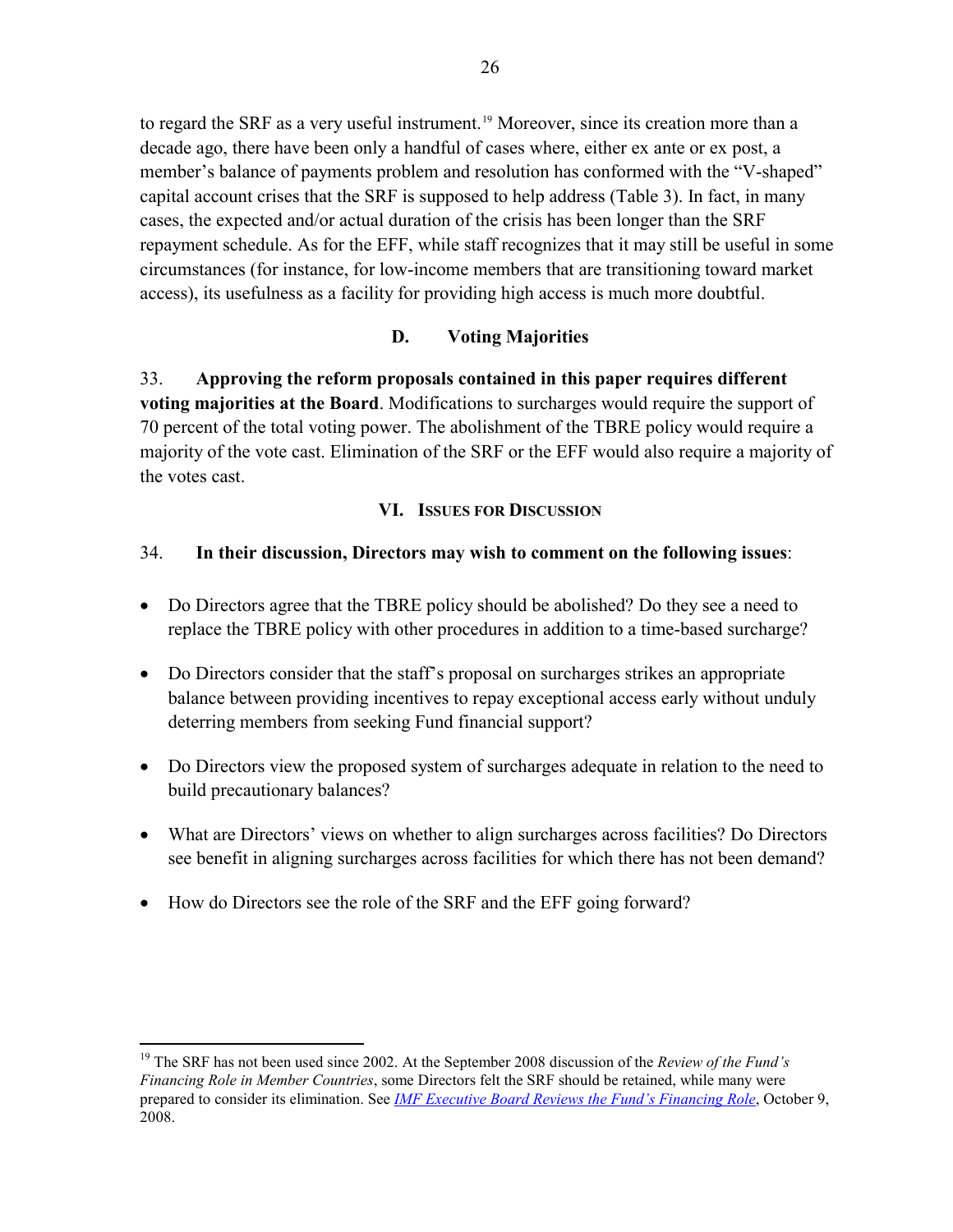### **ANNEX I. ADJUSTED EMBIG SPREADS**

<span id="page-26-0"></span>Figures 2 and 6 of the main text present different series of the Adjusted EMBIG spread. In this paper, the Adjusted EMBIG spread is defined as the difference between the EMBIG yield and the adjusted rate of charge of the Fund. Formally:

EMBIG spread = EMBIG yield – Adjusted rate of charge;

where

Adjusted rate of charge  $=$  SDR interest rate  $+$  margin  $+$  burden sharing adjustment

The adjusted EMBIG spread is a measure of the difference in borrowing costs between what the market charges to countries and what the Fund charges in arrangements within the normal access limits (same charge to all countries). It therefore provides a useful benchmark to gauge the size of surcharges.

Figure 2 presents two series of adjusted EMBIG spreads: the median adjusted EMBIG spreads for all countries in the EMBIG sample, and the median adjusted EMBIG spreads for countries that had exceptional access arrangements with the Fund from December 1997 to November 2008. Table A.1 lists the series for both variables.

Figure 6 presents the median-adjusted EMBIG spreads for all countries that had exceptional access arrangements since 1997. In this series, every Fund arrangement with exceptional access is regarded as an episode, centered at the time of Board approval of the arrangement (*t*). A full episode covers from 24 months prior to the program approval (*t*-24) to 60 months following program approval (*t*+60). Not all cases contain observations for the full episodes; the median is computed taking into account only the nonzero observations. Table A.2 lists the centered series.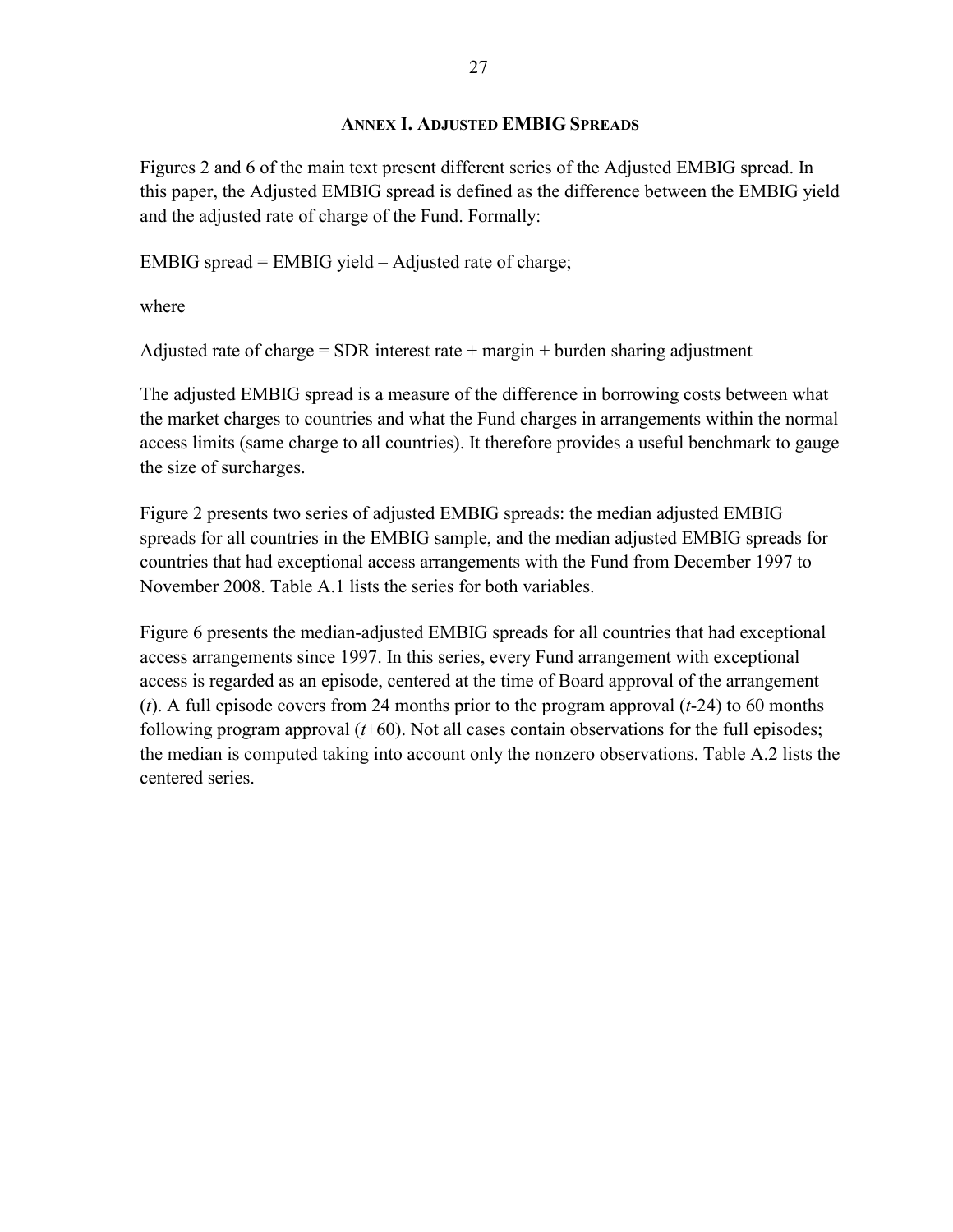**Table I.1 Adjusted EMBIG spreads, December 1997 - November 2008**

(in basis points) 1/

|                      |                                                       | Adjusted EMBIG spreads                                     |                      | Adjusted EMBIG spreads                                |                                                            |  |  |
|----------------------|-------------------------------------------------------|------------------------------------------------------------|----------------------|-------------------------------------------------------|------------------------------------------------------------|--|--|
|                      | Median adjusted EMBIG<br>spreads for all countries in | Median EMBIG spreads for<br>countries that had exceptional |                      | Median adjusted EMBIG<br>spreads for all countries in | Median EMBIG spreads for<br>countries that had exceptional |  |  |
| Date                 | <b>EMBIG</b> sample                                   | access arrangements                                        | Date                 | <b>EMBIG</b> sample                                   | access arrangements                                        |  |  |
| Dec-1997             | 499                                                   | 540                                                        | Jun-2003             | 438                                                   | 385                                                        |  |  |
| Jan-1998             | 462                                                   | 466                                                        | Jul-2003             | 503                                                   | 503                                                        |  |  |
| Feb-1998             | 491                                                   | 502                                                        | Aug-2003             | 515                                                   | 507                                                        |  |  |
| Mar-1998<br>Apr-1998 | 468<br>477                                            | 472<br>480                                                 | Sep-2003<br>Oct-2003 | 491<br>495                                            | 475<br>482                                                 |  |  |
| May-1998             | 522                                                   | 522                                                        | Nov-2003             | 495                                                   | 471                                                        |  |  |
| Jun-1998             | 568                                                   | 581                                                        | Dec-2003             | 476                                                   | 440                                                        |  |  |
| Jul-1998             | 543                                                   | 545                                                        | Jan-2004             | 454                                                   | 442                                                        |  |  |
| Aug-1998             | 980                                                   | 982                                                        | Feb-2004             | 437                                                   | 437                                                        |  |  |
| Sep-1998             | 919                                                   | 903                                                        | Mar-2004             | 409                                                   | 400                                                        |  |  |
| Oct-1998             | 830                                                   | 831                                                        | Apr-2004             | 488                                                   | 527                                                        |  |  |
| Nov-1998             | 681                                                   | 718                                                        | May-2004             | 497                                                   | 503                                                        |  |  |
| Dec-1998             | 750                                                   | 788                                                        | Jun-2004             | 487                                                   | 487                                                        |  |  |
| Jan-1999             | 799                                                   | 834                                                        | Jul-2004             | 467                                                   | 476                                                        |  |  |
| Feb-1999             | 794<br>713                                            | 819<br>746                                                 | Aug-2004             | 418                                                   | 418                                                        |  |  |
| Mar-1999<br>Apr-1999 | 661                                                   | 708                                                        | Sep-2004<br>Oct-2004 | 383<br>354                                            | 383<br>354                                                 |  |  |
| May-1999             | 760                                                   | 762                                                        | Nov-2004             | 389                                                   | 389                                                        |  |  |
| Jun-1999             | 779                                                   | 779                                                        | Dec-2004             | 341                                                   | 333                                                        |  |  |
| Jul-1999             | 774                                                   | 790                                                        | Jan-2005             | 321                                                   | 310                                                        |  |  |
| Aug-1999             | 800                                                   | 800                                                        | Feb-2005             | 304                                                   | 292                                                        |  |  |
| Sep-1999             | 771                                                   | 777                                                        | Mar-2005             | 330                                                   | 316                                                        |  |  |
| Oct-1999             | 686                                                   | 727                                                        | Apr-2005             | 346                                                   | 277                                                        |  |  |
| Nov-1999             | 634                                                   | 650                                                        | May-2005             | 297                                                   | 238                                                        |  |  |
| Dec-1999             | 580                                                   | 587                                                        | Jun-2005             | 281                                                   | 225                                                        |  |  |
| Jan-2000             | 636                                                   | 649                                                        | Jul-2005             | 270                                                   | 219                                                        |  |  |
| Feb-2000             | 524                                                   | 565                                                        | Aug-2005             | 253                                                   | 187                                                        |  |  |
| Mar-2000<br>Apr-2000 | 558<br>574                                            | 527<br>537                                                 | Sep-2005<br>Oct-2005 | 245<br>282                                            | 199<br>222                                                 |  |  |
| May-2000             | 642                                                   | 600                                                        | Nov-2005             | 232                                                   | 189                                                        |  |  |
| Jun-2000             | 569                                                   | 569                                                        | Dec-2005             | 235                                                   | 203                                                        |  |  |
| Jul-2000             | 533                                                   | 533                                                        | Jan-2006             | 208                                                   | 208                                                        |  |  |
| Aug-2000             | 500                                                   | 500                                                        | Feb-2006             | 156                                                   | 155                                                        |  |  |
| Sep-2000             | 569                                                   | 595                                                        | Mar-2006             | 182                                                   | 195                                                        |  |  |
| Oct-2000             | 630                                                   | 630                                                        | Apr-2006             | 193                                                   | 209                                                        |  |  |
| Nov-2000             | 654                                                   | 798                                                        | May-2006             | 234                                                   | 245                                                        |  |  |
| Dec-2000             | 609                                                   | 708                                                        | Jun-2006             | 240                                                   | 269                                                        |  |  |
| Jan-2001             | 583                                                   | 637                                                        | Jul-2006             | 194                                                   | 211                                                        |  |  |
| Feb-2001<br>Mar-2001 | 609<br>599                                            | 717<br>798                                                 | Aug-2006<br>Sep-2006 | 152<br>144                                            | 166<br>163                                                 |  |  |
| Apr-2001             | 682                                                   | 875                                                        | Oct-2006             | 115                                                   | 123                                                        |  |  |
| May-2001             | 586                                                   | 664                                                        | Nov-2006             | 102                                                   | 116                                                        |  |  |
| Jun-2001             | 618                                                   | 938                                                        | Dec-2006             | 100                                                   | 109                                                        |  |  |
| Jul-2001             | 595                                                   | 1004                                                       | Jan-2007             | 103                                                   | 106                                                        |  |  |
| Aug-2001             | 585                                                   | 932                                                        | Feb-2007             | 81                                                    | 94                                                         |  |  |
| Sep-2001             | 706                                                   | 1025                                                       | Mar-2007             | 79                                                    | 93                                                         |  |  |
| Oct-2001             | 717                                                   | 992                                                        | Apr-2007             | 67                                                    | 80                                                         |  |  |
| Nov-2001             | 679                                                   | 939                                                        | May-2007             | 67                                                    | 85                                                         |  |  |
| Dec-2001<br>Jan-2002 | 656<br>677                                            | 893<br>834                                                 | Jun-2007<br>Jul-2007 | 95<br>107                                             | 115<br>132                                                 |  |  |
| Feb-2002             | 629                                                   | 723                                                        | Aug-2007             | 123                                                   | 139                                                        |  |  |
| Mar-2002             | 652                                                   | 763                                                        | Sep-2007             | 122                                                   | 144                                                        |  |  |
| Apr-2002             | 593                                                   | 705                                                        | Oct-2007             | 106                                                   | 129                                                        |  |  |
| May-2002             | 551                                                   | 660                                                        | Nov-2007             | 137                                                   | 162                                                        |  |  |
| Jun-2002             | 591                                                   | 689                                                        | Dec-2007             | 155                                                   | 182                                                        |  |  |
| Jul-2002             | 571                                                   | 735                                                        | Jan-2008             | 163                                                   | 172                                                        |  |  |
| Aug-2002             | 569                                                   | 623                                                        | Feb-2008             | 219                                                   | 226                                                        |  |  |
| Sep-2002             | 531                                                   | 579                                                        | Mar-2008             | 254                                                   | 277                                                        |  |  |
| Oct-2002             | 531                                                   | 610                                                        | Apr-2008             | 256                                                   | 282                                                        |  |  |
| Nov-2002             | 540                                                   | 605                                                        | May-2008             | 277                                                   | 293                                                        |  |  |
| Dec-2002<br>Jan-2003 | 550<br>497                                            | 605<br>497                                                 | Jun-2008<br>Jul-2008 | 296<br>296                                            | 338<br>312                                                 |  |  |
| Feb-2003             | 533                                                   | 451                                                        | Aug-2008             | 277                                                   | 297                                                        |  |  |
| Mar-2003             | 523                                                   | 443                                                        | Sep-2008             | 358                                                   | 391                                                        |  |  |
| Apr-2003             | 495                                                   | 387                                                        | Oct-2008             | 676                                                   | 766                                                        |  |  |
| May-2003             | 411                                                   | 351                                                        | Nov-2008             | 659                                                   | 726                                                        |  |  |

Sources: J.P. Morgan; Bloomberg; and Finance Department, IMF.

1/ Exceptional access cases are listed in Table 3. The adjusted EMBIG spreads are defined as the EMBIG yield net of the adjusted rate of charge.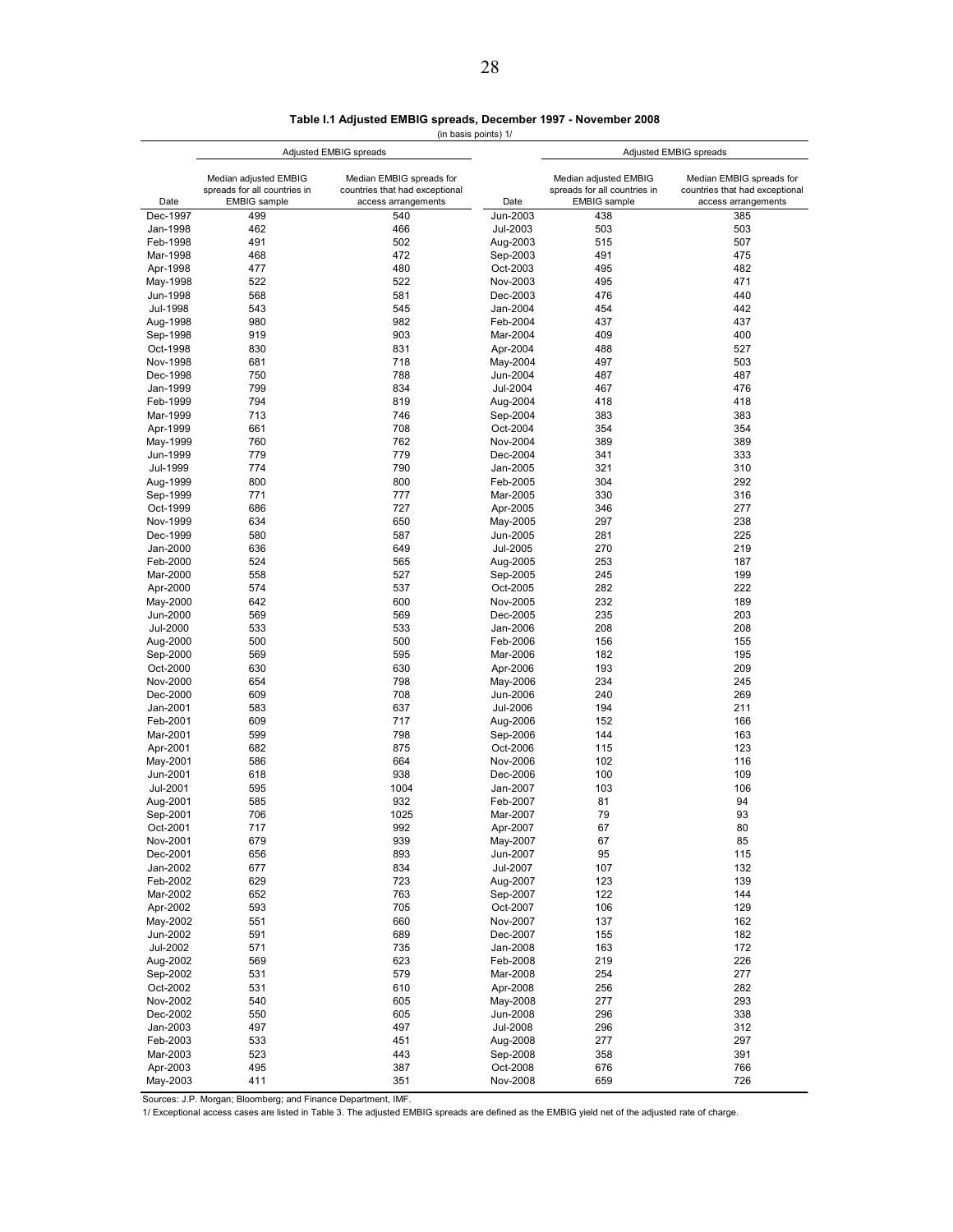| (in basis polnus) 17 |                             |              |                             |  |  |  |  |  |  |
|----------------------|-----------------------------|--------------|-----------------------------|--|--|--|--|--|--|
|                      | Median adjusted EMBIG       |              | Median adjusted EMBIG       |  |  |  |  |  |  |
|                      | spreads for all exceptional |              | spreads for all exceptional |  |  |  |  |  |  |
| Event window         | access arrangements         | Event window | access arrangements         |  |  |  |  |  |  |
| $t-24$               | 757                         | $t+19$       | 797                         |  |  |  |  |  |  |
| $t-23$               | 790                         | $t+20$       | 867                         |  |  |  |  |  |  |
| $t-22$               | 798                         | $t+21$       | 774                         |  |  |  |  |  |  |
| $t-21$               | 746                         | $t+22$       | 874                         |  |  |  |  |  |  |
| $t-20$               | 731                         | $t+23$       | 781                         |  |  |  |  |  |  |
| $t-19$               | 717                         | $t+24$       | 736                         |  |  |  |  |  |  |
| $t-18$               | 680                         | $t+25$       | 689                         |  |  |  |  |  |  |
| $t-17$               | 693                         | $t+26$       | 718                         |  |  |  |  |  |  |
| $t-16$               | 807                         | $t+27$       | 658                         |  |  |  |  |  |  |
| $t-15$               | 769                         | $t+28$       | 641                         |  |  |  |  |  |  |
| $t-14$               | 753                         | $t+29$       | 543                         |  |  |  |  |  |  |
| $t-13$               | 688                         | $t+30$       | 532                         |  |  |  |  |  |  |
| $t-12$               | 682                         | $t + 31$     | 519                         |  |  |  |  |  |  |
| $t-11$               | 681                         | $t+32$       | 480                         |  |  |  |  |  |  |
| $t-10$               | 651                         | $t + 33$     | 491                         |  |  |  |  |  |  |
| $t-9$                | 605                         | $t + 34$     | 487                         |  |  |  |  |  |  |
| $t-8$                | 600                         | $t + 35$     | 489                         |  |  |  |  |  |  |
| $t-7$                | 661                         | $t + 36$     | 461                         |  |  |  |  |  |  |
| $t-6$                | 736                         | $t+37$       | 420                         |  |  |  |  |  |  |
| $t-5$                | 737                         | $t + 38$     | 424                         |  |  |  |  |  |  |
| $t-4$                | 753                         | $t+39$       | 412                         |  |  |  |  |  |  |
| $t-3$                | 846                         | $t + 40$     | 408                         |  |  |  |  |  |  |
| $t-2$                | 906                         | $t + 41$     | 497                         |  |  |  |  |  |  |
| $t-1$                | 959                         | $t + 42$     | 486                         |  |  |  |  |  |  |
| $\mathfrak{t}$       | 1,062                       | $t + 43$     | 368                         |  |  |  |  |  |  |
| $t+1$                | 1,088                       | $t + 44$     | 372                         |  |  |  |  |  |  |
| $t+2$                | 1,126                       | $t + 45$     | 347                         |  |  |  |  |  |  |
| $t + 3$              | 1,080                       | $t + 46$     | 398                         |  |  |  |  |  |  |
| $t + 4$              | 1,046                       | $t + 47$     | 418                         |  |  |  |  |  |  |
| $t+5$                | 1,098                       | $t + 48$     | 362                         |  |  |  |  |  |  |
| $t + 6$              | 988                         | $t + 49$     | 346                         |  |  |  |  |  |  |
| $t+7$                | 1,046                       | $t+50$       | 341                         |  |  |  |  |  |  |
| $t+8$                | 978                         | $t + 51$     | 346                         |  |  |  |  |  |  |
| $t+9$                | 1,014                       | $t + 52$     | 362                         |  |  |  |  |  |  |
| $t+10$               | 992                         | $t + 53$     | 318                         |  |  |  |  |  |  |
| $t+11$               | 939                         | $t + 54$     | 340                         |  |  |  |  |  |  |
| $t+12$               | 887                         | $t+55$       | 334                         |  |  |  |  |  |  |
| $t+13$               | 954                         | $t + 56$     | 331                         |  |  |  |  |  |  |
| $t+14$               | 893                         | $t + 57$     | 304                         |  |  |  |  |  |  |
| $t+15$               | 838                         | $t + 58$     | 343                         |  |  |  |  |  |  |
| $t+16$               | 870                         | $t + 59$     | 321                         |  |  |  |  |  |  |
| $t+17$               | 838                         | $t + 60$     | 296                         |  |  |  |  |  |  |
| $t+18$               | 829                         |              |                             |  |  |  |  |  |  |

#### **Table I.2 Median Adjusted EMBIG Spreads Synchronized across Crisis Episodes** (in basis points) 1/

Ĭ.

Ĭ.

Sources: J.P. Morgan; Bloomberg; and Finance Department, IMF.

1/ Exceptional access cases are listed in Table 3. The adjusted EMBIG spreads are defined as the EMBIG yield net of the adjusted rate of charge. Episodes refer to the dates when there were exceptional access programs approved by the Fund. In the event window, t corresponds to the month when exceptional access was granted. The window shows 24 months prior to each episode and 60 months after.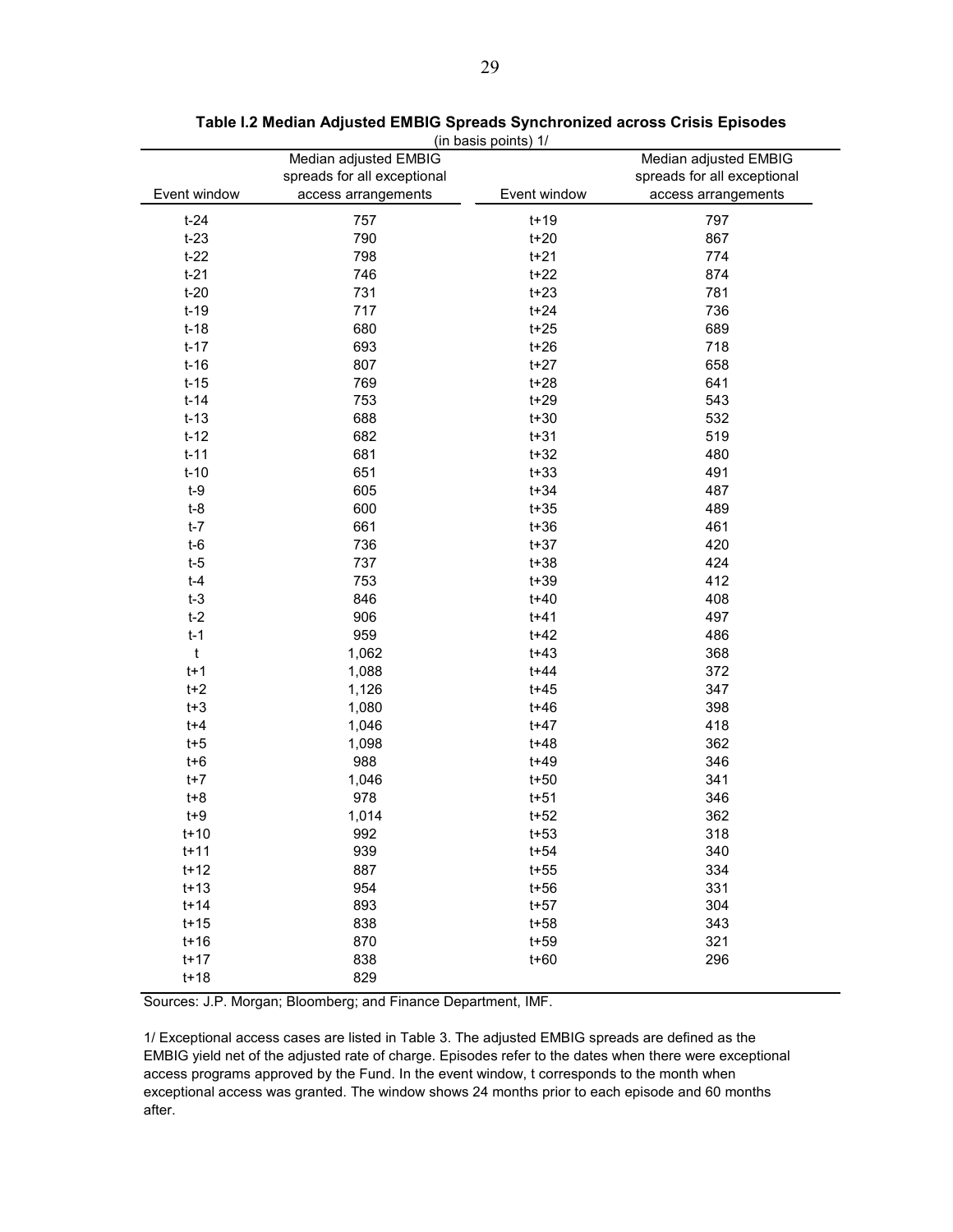### **ANNEX II. ADVANCE REPURCHASES**

#### **Table II.1. Experience with Advance and Early Repurchase for Large Users of Fund Credit (January 1996–November 2008) 1/**

|           | Date of Advance and<br>Early Repurchase(s) | Arrangement(s) of Repurchases<br>in Advance | <b>Credit Outstanding Prior</b><br>to Repurchase(s) in Pre-<br>Paid Arrangement(s) 2/ | Advance and<br>Early | <b>Credit Outstanding</b><br>Following<br>Repurchase(s) in Pre-<br>Repurchase(s) 2/ Paid Arrangement(s) 2/ | <b>Total GRA Credit</b><br>Outstanding<br>Following<br>Repurchase(s) | EMBIG yield 3/ |                | Cost of Fund credit 3/<br>of which:<br>surcharge rate 3/ |
|-----------|--------------------------------------------|---------------------------------------------|---------------------------------------------------------------------------------------|----------------------|------------------------------------------------------------------------------------------------------------|----------------------------------------------------------------------|----------------|----------------|----------------------------------------------------------|
|           |                                            |                                             |                                                                                       |                      | (SDR millions)                                                                                             |                                                                      |                | (Basis points) |                                                          |
| Argentina | Jan 2006                                   | SBA 2001, 2003                              | 6,634                                                                                 | 6,634                | $\mathbf 0$                                                                                                | $\mathbf 0$                                                          | 949            | 627            | 200                                                      |
|           | Jan 2006                                   | <b>EFF 1996</b>                             | 21                                                                                    | 21                   | $\Omega$                                                                                                   | $\Omega$                                                             | 949            | 427            | n.a                                                      |
| Brazil    | Apr 2000                                   | <b>SRF 1998</b>                             | 5,074                                                                                 | 3,256                | 0                                                                                                          | 1,357                                                                | 1,289          | 846            | 350                                                      |
|           | Apr 2002                                   | <b>SRF 2000</b>                             | 3,317                                                                                 | 3,317                | $\Omega$                                                                                                   | 3,249                                                                | 1,233          | 581            | 300                                                      |
|           | Jul 2005                                   | <b>SRF 2002</b>                             | 3,424                                                                                 | 3,424                | 0                                                                                                          | 10,789                                                               | 808            | 872            | 500                                                      |
|           | Dec 2005                                   | <b>SBA 2002</b>                             | 10,789                                                                                | 10,789               | 0                                                                                                          | 0                                                                    | 794            | 622            | 200                                                      |
| Indonesia | Jun 2006                                   | EFF 1998, 2000                              | 5,132                                                                                 | 2,550                | 2,473                                                                                                      | 2,473                                                                | 730            | 491            | n.a.                                                     |
|           | Oct 2006                                   | EFF 1998, 2000                              | 2,154                                                                                 | 2,154                | $\Omega$                                                                                                   | 0                                                                    | 673            | 528            | n.a.                                                     |
| Korea     | Apr-Sep 1999                               | <b>SRF 1997</b>                             | 6,400                                                                                 | 5,650                | 0                                                                                                          | 4,463                                                                | 769            | 734            | 350                                                      |
|           | Jan-Aug 2001                               | <b>SBA 1997</b>                             | 4,463                                                                                 | 4,463                | $\Omega$                                                                                                   | 0                                                                    | 745            | 556            | n.a.                                                     |
| Mexico    | Aug 1996-Apr 1997                          | EFF 1989, SBA 1995                          | 10,265                                                                                | 2,604                | 7,094                                                                                                      | 7,094                                                                | 1,372          | 454            | n.a.                                                     |
|           | Aug 2000                                   | EFF 1989, SBA 1995, 1999                    | 2,431                                                                                 | 2,293                | 0                                                                                                          | 0                                                                    | 949            | 538            | n.a.                                                     |
| Russia    | Dec 1999                                   | <b>SRF 1998</b>                             | 338                                                                                   | 338                  | 0                                                                                                          | 11.102                                                               | 3,417          | 794            | 350                                                      |
|           | Sep-Nov 2001                               | <b>CCFF 1998</b>                            | 2,157                                                                                 | 1,887                | $\mathbf 0$                                                                                                | 5,973                                                                | 1,350          | 418            | n.a.                                                     |
|           | Jan 2005                                   | <b>EFF 1996</b>                             | 2,294                                                                                 | 2,188                | $\Omega$                                                                                                   | 0                                                                    | 646            | 313            | n.a.                                                     |
| Thailand  | Feb-Jul 2003                               | <b>SBA 1997</b>                             | 275                                                                                   | 269                  | 0                                                                                                          | $\pmb{0}$                                                            | 391            | 252            | n.a.                                                     |
| Turkey    | Feb 2002                                   | <b>SRF 2000</b>                             | 4,916                                                                                 | 4,483                | 0                                                                                                          | 13,643                                                               | 1,130          | 621            | 350                                                      |
| Uruguay   | <b>Jul 2004</b>                            | <b>SRF 2002 June</b>                        | 64                                                                                    | 27                   | 37                                                                                                         | 1,627                                                                | 1,176          | 736            | 450                                                      |
|           | Dec 2004                                   | SRF 2002 August                             | 37                                                                                    | 37                   | $\mathbf 0$                                                                                                | 1,806                                                                | 866            | 752            | 450                                                      |
|           | Dec 2004-Sep 2005                          | <b>SBA 2002</b>                             | 1,730                                                                                 | 459                  | 1,612                                                                                                      | 1,612                                                                | 866            | 502            | 200                                                      |
|           | Mar-Nov 2006                               | SBA 2002, 2005                              | 1,609                                                                                 | 1,781                | 0                                                                                                          | 0                                                                    | 688            | 673            | 200                                                      |

Source: Finance Department, IMF.

1/ Early repurchases are payment expectations that arise under the Fund's early repurchase policy, and are determined by a decision of the Board. Advance repayments refer to voluntary payments made by the member

at least five days ahead of the date scheduled for repayment approved by the Board. Korea is the only country in this sample that made early repurchases.

2/ Values in column "Credit Outstanding Prior to Repurchases" may not be equal to the sum of values in columns "Advance and Early Repurchases" and "Credit Outstanding Following Repurchases" owing to repurchases made on schedule and/or to purchases under the arrangement.

<span id="page-29-0"></span>3/ End-month data prior to the first advance repurchase. EMBIG yield are derived from U.S. dollar-denominated instruments. Cost of Fund credit corresponds to the adjusted rate of charge plus applicable surcharges. 'n.a.' d that no surcharges were applicable.